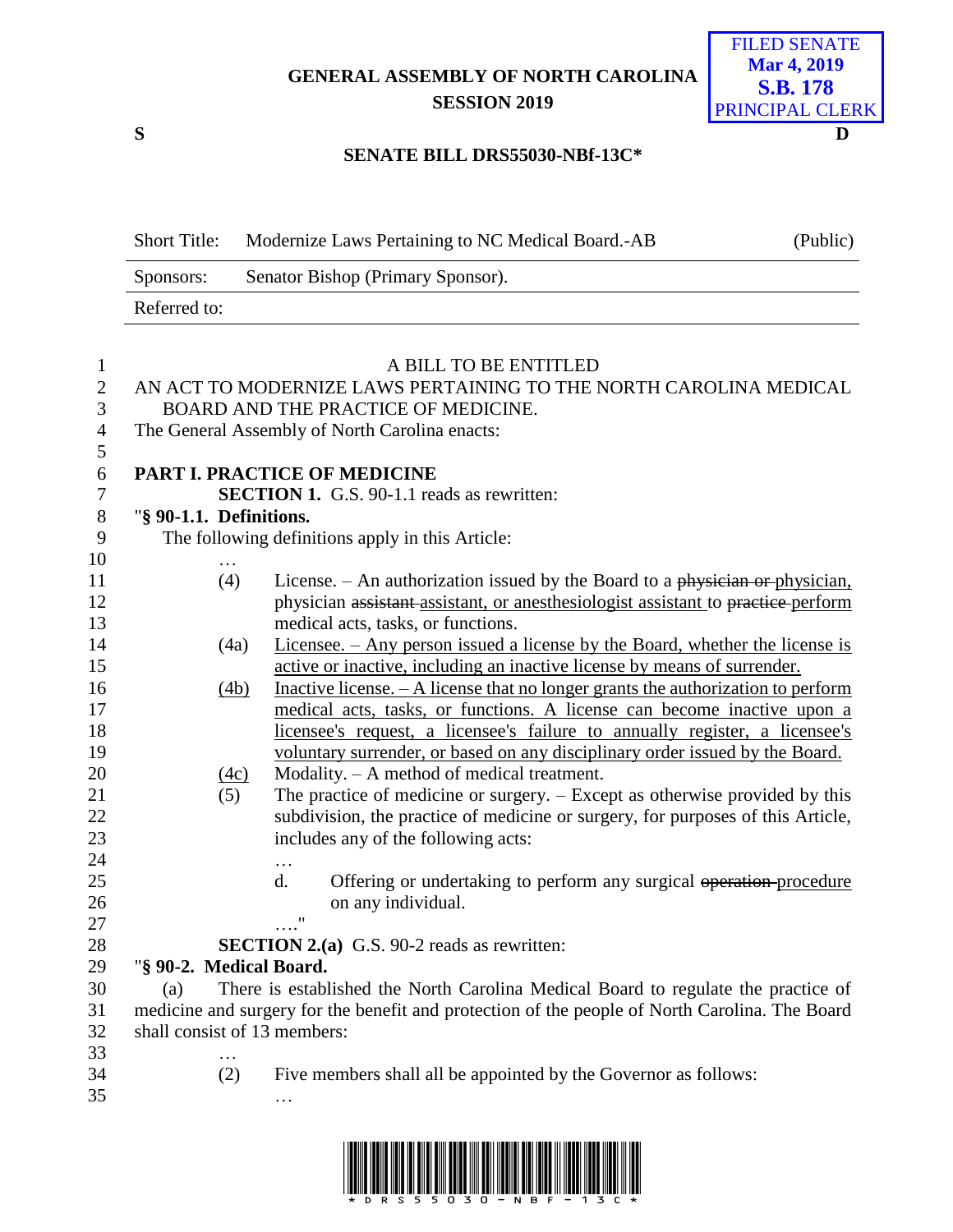|                               | <b>General Assembly Of North Carolina</b>                                                                                                                                                                                                                                                                                                                                                                                                              | <b>Session 2019</b> |
|-------------------------------|--------------------------------------------------------------------------------------------------------------------------------------------------------------------------------------------------------------------------------------------------------------------------------------------------------------------------------------------------------------------------------------------------------------------------------------------------------|---------------------|
|                               | One shall be a duly licensed physician who is a doctor of osteopathy<br>e.<br>osteopathic medicine or a full-time faculty member of one of the<br>medical schools in North Carolina who utilizes integrative medicine<br>in that person's clinical practice, as recommended by the Review Panel<br>pursuant to G.S. 90-3.                                                                                                                              |                     |
|                               | <b>SECTION 2.(b)</b> Section 2.(a) is effective on October 31, 2019.                                                                                                                                                                                                                                                                                                                                                                                   |                     |
|                               | <b>SECTION 2.(c)</b> G.S. 90-2(d) reads as rewritten:                                                                                                                                                                                                                                                                                                                                                                                                  |                     |
| " $(d)$                       | Any member of the Board may be removed from office by the Governor for good                                                                                                                                                                                                                                                                                                                                                                            |                     |
|                               | cause shown. Any vacancy in the physician, physician assistant, or nurse practitioner<br>membership of the Board shall be filled for the period of the unexpired term by the Governor<br>from a list submitted by the Review Panel pursuant to $G.S. 90-3$ except as provided in<br>G.S. 90-2(a)(2)a. G.S. 90-3. Any vacancy in the public membership of the Board shall be filled<br>by the appropriate appointing authority for the unexpired term." |                     |
|                               | <b>SECTION 3.</b> G.S. 90-3 reads as rewritten:                                                                                                                                                                                                                                                                                                                                                                                                        |                     |
|                               | "§ 90-3. Review Panel recommends certain Board members; criteria for recommendations.                                                                                                                                                                                                                                                                                                                                                                  |                     |
| (a)                           | There is created a Review Panel to review all applicants for the physician positions,<br>the physician assistant position, and the nurse practitioner position on the Board except as<br>provided in G.S. $90-2(a)(2)a$ . Board. The Review Panel shall consist of nine members, including<br>four from the Medical Society, one from the Old North State Medical Society, one from the North                                                          |                     |
|                               | Carolina Osteopathic Medical Association, one from the North Carolina Academy of Physician                                                                                                                                                                                                                                                                                                                                                             |                     |
|                               | Assistants, one from the North Carolina Nurses Association Council of Nurse Practitioners, and                                                                                                                                                                                                                                                                                                                                                         |                     |
|                               | one public member currently serving on the Board. All physicians, physician assistants, and nurse                                                                                                                                                                                                                                                                                                                                                      |                     |
|                               | practitioners serving on the Review Panel shall be actively practicing in North Carolina.                                                                                                                                                                                                                                                                                                                                                              |                     |
|                               | The Review Panel shall contract for the independent administrative services needed to<br>complete its functions and duties. The Board shall provide funds to pay the reasonable cost for<br>the administrative services of the Review Panel. The Board shall convene the initial meeting of<br>the Review Panel. The Review Panel shall elect a chair, and all subsequent meetings shall be                                                            |                     |
| convened by the Review Panel. |                                                                                                                                                                                                                                                                                                                                                                                                                                                        |                     |
|                               | The Governor shall appoint Board members as provided in G.S. 90-2. The Review Panel shall<br>attempt to make its recommendations to the Governor reflect the composition of the State with<br>regard to gender, ethnic, racial, and age composition.                                                                                                                                                                                                   |                     |
|                               | The Review Panel and its members and staff shall not be held liable in any civil or criminal                                                                                                                                                                                                                                                                                                                                                           |                     |
|                               | proceeding for exercising, in good faith, the powers and duties authorized by law.                                                                                                                                                                                                                                                                                                                                                                     |                     |
| (b)                           | To be considered qualified for a physician position, the physician assistant position,                                                                                                                                                                                                                                                                                                                                                                 |                     |
|                               | or nurse practitioner position on the Board, an applicant shall meet each of the following criteria:                                                                                                                                                                                                                                                                                                                                                   |                     |
|                               |                                                                                                                                                                                                                                                                                                                                                                                                                                                        |                     |
| (9)                           | Indicate, in a manner prescribed by the Review Panel, that the applicant: (i)<br>understands that the primary purpose of the Board is to protect the public; (ii)<br>is willing to take appropriate disciplinary action against his or her peers for<br>misconduct or violations of the standards of eare or practice of medicine;<br>medical care; and (iii) is aware of the time commitment needed to be a<br>constructive member of the Board.      |                     |
| (f)                           | Notwithstanding any provision of G.S. 90-16, the Board may provide confidential and<br>nonpublic licensing and investigative information in its possession to the Review Panel-Panel                                                                                                                                                                                                                                                                   |                     |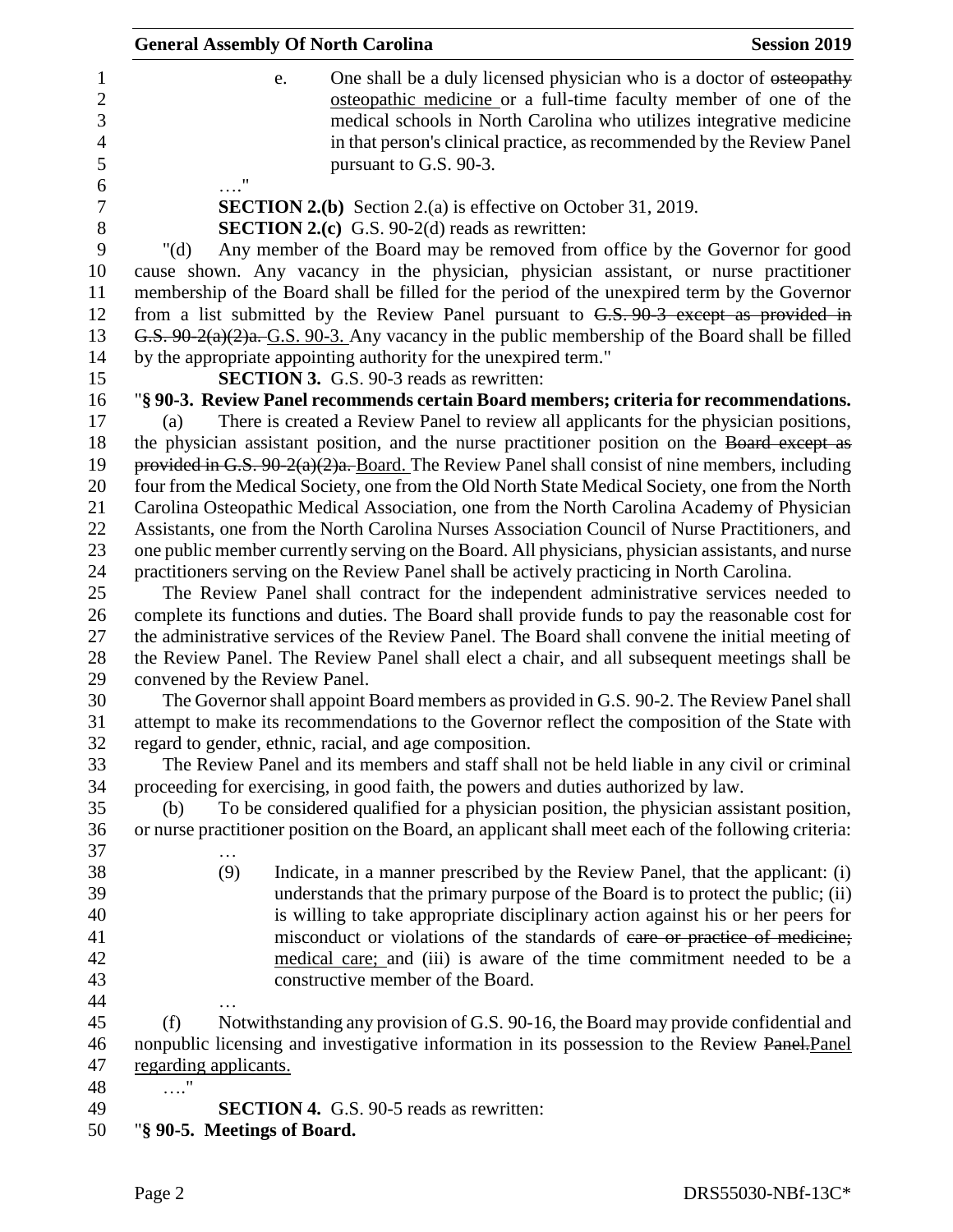|                |              |               | <b>General Assembly Of North Carolina</b>                                                       | <b>Session 2019</b> |
|----------------|--------------|---------------|-------------------------------------------------------------------------------------------------|---------------------|
| 1              |              |               | The North Carolina Medical Board shall assemble once in every year in the City of Raleigh,      |                     |
| $\mathbf{2}$   |              |               | and shall remain in session from day to day until all applicants who may present themselves for |                     |
| 3              |              |               | examination within the first two days of this meeting have been examined and disposed of; other |                     |
| $\overline{4}$ |              |               | meetings in each year may be held at some suitable point in the State if deemed advisable.meet  |                     |
| 5              |              |               | at least once quarterly within the State of North Carolina and may hold any other meetings      |                     |
| 6              |              |               | necessary to conduct the business of the Board."                                                |                     |
| 7              |              |               | <b>SECTION 5.</b> G.S. $90-5.1(a)$ reads as rewritten:                                          |                     |
| 8              | "(a)         |               | The Board shall: shall have the following powers and duties:                                    |                     |
| 9              |              |               |                                                                                                 |                     |
| 10             |              | (8)           | Develop and implement methods to identify dyscompetent physicians                               |                     |
| 11             |              |               | licensees and physicians licensees who fail to meet acceptable standards of                     |                     |
| 12             |              |               | care.                                                                                           |                     |
| 13             |              | (9)           | Develop and implement methods to assess and improve physician-licensee                          |                     |
| 14             |              |               | practice.                                                                                       |                     |
| 15             |              | Ħ             |                                                                                                 |                     |
| 16             |              |               | <b>SECTION 6.</b> G.S. 90-5.2(a) reads as rewritten:                                            |                     |
| 17             | "(a)         |               | The Board shall require all physicians and physician assistants licensees to report to          |                     |
| 18             |              |               | the Board certain information, including, but not limited to, the following:                    |                     |
| 19             |              | (1)           | The names of any schools of medicine or osteopathy attended and the year of                     |                     |
| 20             |              |               | graduation.                                                                                     |                     |
| 21             |              | (2)           | Any graduate medical or osteopathic education at any institution approved by                    |                     |
| 22             |              |               | the Accreditation Council of Graduate Medical Education, the Committee for                      |                     |
| 23             |              |               | the Accreditation of Canadian Medical Schools, the American Osteopathic                         |                     |
| 24             |              |               | Association, or the Royal College of Physicians and Surgeons of                                 |                     |
| 25             |              |               | Canada.education.                                                                               |                     |
| 26             |              | $\pmb{\cdot}$ |                                                                                                 |                     |
| 27             |              |               | <b>SECTION 7.</b> G.S. 90-5.3 reads as rewritten:                                               |                     |
| 28             |              |               | "§ 90-5.3. Reporting and publication of medical judgments, awards, payments, and                |                     |
| 29             |              |               | settlements.                                                                                    |                     |
| 30             | (a)          |               | All physicians and physician assistants licensed or applying for licensure by the Board         |                     |
| 31             |              |               | applicants and licensees shall report the following to the Board:                               |                     |
| 32             |              | (1)           | All medical malpractice judgments or awards affecting or involving the                          |                     |
| 33             |              |               | physician or physician assistant.applicant or licensee.                                         |                     |
| 34             |              | (2)           | All settlements in the amount of seventy-five thousand dollars (\$75,000) or                    |                     |
| 35             |              |               | more related to an incident of alleged medical malpractice affecting or                         |                     |
| 36             |              |               | involving the physician or physician assistant applicant or licensee where the                  |                     |
| 37             |              |               | settlement occurred on or after May 1, 2008.                                                    |                     |
| 38             |              | (3)           | All settlements in the aggregate amount of seventy-five thousand dollars                        |                     |
| 39             |              |               | (\$75,000) or more related to any one incident of alleged medical malpractice                   |                     |
| 40             |              |               | affecting or involving the physician or physician assistant applicant or                        |                     |
| 41             |              |               | licensee not already reported pursuant to subdivision (2) of this subsection                    |                     |
| 42             |              |               | where, instead of a single payment of seventy-five thousand dollars (\$75,000)                  |                     |
| 43             |              |               | or more occurring on or after May 1, 2008, there is a series of payments made                   |                     |
| 44             |              |               | to the same claimant which, in the aggregate, equal or exceed seventy-five                      |                     |
| 45             |              |               | thousand dollars $(\$75,000)$ .                                                                 |                     |
| 46             | (b)          |               | The report required under subsection (a) of this section shall contain the following            |                     |
| 47             | information: |               |                                                                                                 |                     |
| 48             |              | (1)           | The date of the judgment, award, payment, or settlement.                                        |                     |
| 49             |              | (2)           | The specialty in which the physician or physician assistant applicant or                        |                     |
| 50             |              |               | licensee was practicing at the time the incident occurred that resulted in the                  |                     |
| 51             |              |               | judgment, award, payment, or settlement.                                                        |                     |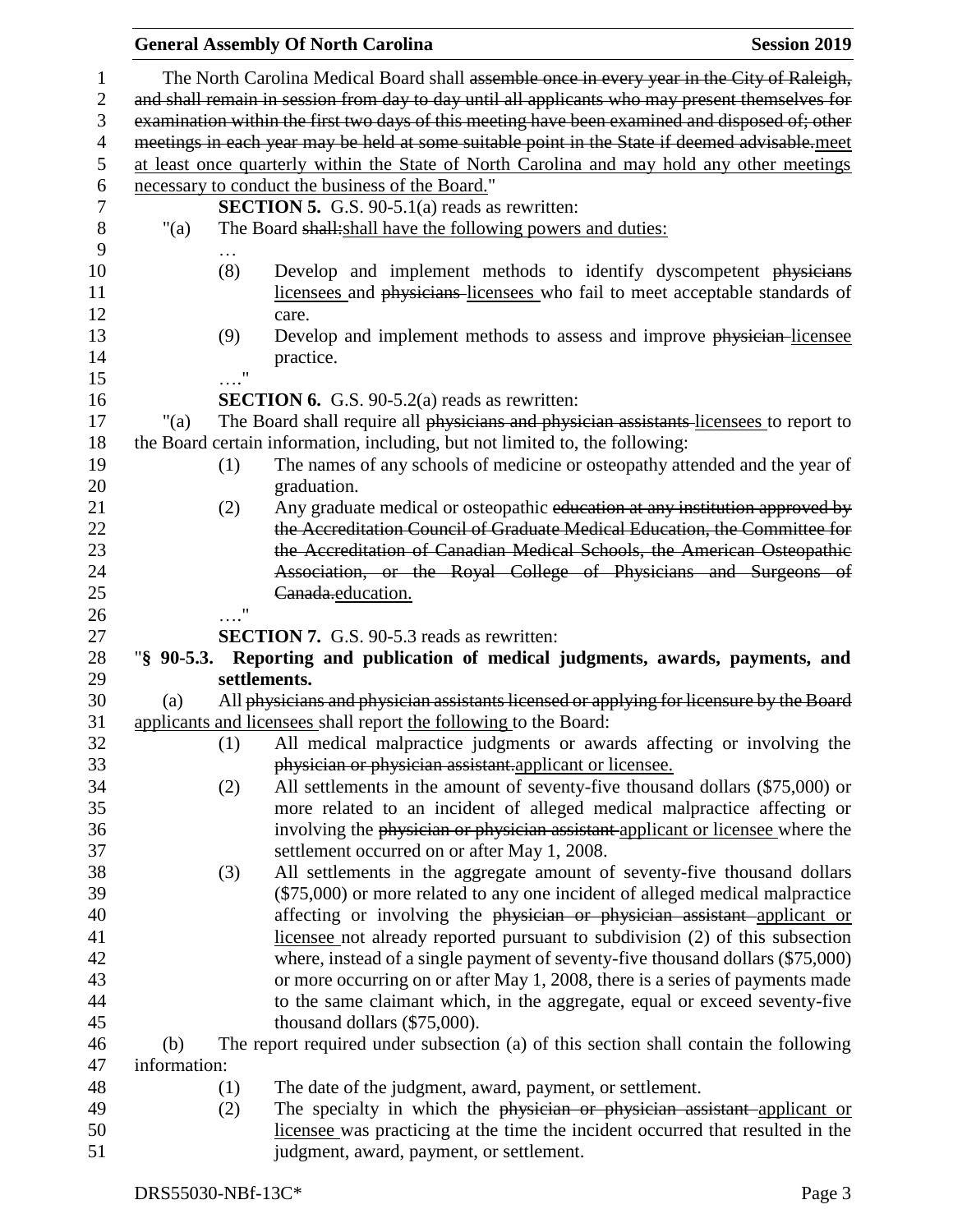|                                  |     | <b>General Assembly Of North Carolina</b>                                                           | <b>Session 2019</b> |
|----------------------------------|-----|-----------------------------------------------------------------------------------------------------|---------------------|
|                                  | (3) | The city, state, and country in which the incident occurred that resulted in the                    |                     |
|                                  |     | judgment, award, payment, or settlement.                                                            |                     |
|                                  | (4) | The date the incident occurred that resulted in the judgment, award, payment,                       |                     |
|                                  |     | or settlement.                                                                                      |                     |
| (c)                              |     | The Board shall publish on the Board's Web site or other publication information                    |                     |
|                                  |     | collected under this section. The Board shall publish this information for seven years from the     |                     |
|                                  |     | date of the judgment, award, payment, or settlement. The Board shall not release or publish         |                     |
|                                  |     | individually identifiable numeric values of the reported judgment, award, payment, or settlement.   |                     |
|                                  |     | The Board shall not release or publish the identity of the patient associated with the judgment,    |                     |
|                                  |     | award, payment, or settlement. The Board shall allow the physician or physician assistant           |                     |
|                                  |     | applicant or licensee to publish a statement explaining the circumstances that led to the judgment, |                     |
|                                  |     | award, payment, or settlement, and whether the case is under appeal. The Board shall ensure         |                     |
| these statements:                |     |                                                                                                     |                     |
|                                  | (1) | Conform to the ethics of the medical profession.                                                    |                     |
|                                  | (2) | Not contain individually identifiable numeric values of the judgment, award,                        |                     |
|                                  |     | payment, or settlement.                                                                             |                     |
|                                  | (3) | Not contain information that would disclose the patient's identity.                                 |                     |
| (d)                              |     | The term "settlement" for the purpose of this section includes a payment made from                  |                     |
|                                  |     | personal funds, a payment by a third party on behalf of the physician or physician assistant,       |                     |
|                                  |     | applicant or licensee, or a payment from any other source of funds.                                 |                     |
| (e)<br>administer this Article." |     | Nothing in this section shall limit the Board from collecting information needed to                 |                     |
|                                  |     | <b>SECTION 8.</b> Article 1 of Chapter 90 of the General Statutes is amended by adding              |                     |
| a new section to read:           |     |                                                                                                     |                     |
|                                  |     | "§ 90-5.4. Duty to report.                                                                          |                     |
| (a)                              |     | Every licensee has a duty to report in writing to the Board within 30 days any incidents            |                     |
|                                  |     | that licensee reasonably believes to have occurred involving any of the following:                  |                     |
|                                  | (1) | Sexual misconduct of any person licensed by the Board under this Article with                       |                     |
|                                  |     | a patient. Patient consent or initiation of acts or contact by a patient shall not                  |                     |
|                                  |     | constitute affirmative defenses to sexual misconduct. For purposes of this                          |                     |
|                                  |     | section, the term "sexual misconduct" means vaginal intercourse, or any                             |                     |
|                                  |     | sexual act or sexual contact or touching as described in G.S. 14-27.20. Sexual                      |                     |
|                                  |     | misconduct shall not include any act or contact that is for an accepted medical                     |                     |
|                                  |     | purpose.                                                                                            |                     |
|                                  | (2) | Fraudulent prescribing, drug diversion, misuse, or theft of any controlled                          |                     |
|                                  |     | substances by another person licensed by the Board under this Article. For                          |                     |
|                                  |     | purposes of this section, "drug diversion" means transferring controlled                            |                     |
|                                  |     | substances or prescriptions for controlled substances to (i) the licensee for                       |                     |
|                                  |     | personal use; (ii) a licensee's immediate family member; (iii) any other person                     |                     |
|                                  |     | living in the same residence as the licensee; (iv) any person with whom the                         |                     |
|                                  |     | licensee is having a sexual relationship; or (v) any individual unless for a                        |                     |
|                                  |     | legitimate medical purpose by an individual practitioner acting in the usual                        |                     |
|                                  |     | course of his professional practice. For the purposes of this section, the term                     |                     |
|                                  |     | "immediate family member" means a spouse, parent, child, sibling, and any                           |                     |
|                                  |     | step-family member or in-law coextensive with the preceding identified                              |                     |
|                                  |     | relatives.                                                                                          |                     |
| (b)                              |     | For persons issued a license to practice by the Board under this Article, failure to                |                     |
|                                  |     | report under this section shall constitute unprofessional conduct and shall be grounds for          |                     |
|                                  |     | discipline under G.S. 90-14(a)(6).                                                                  |                     |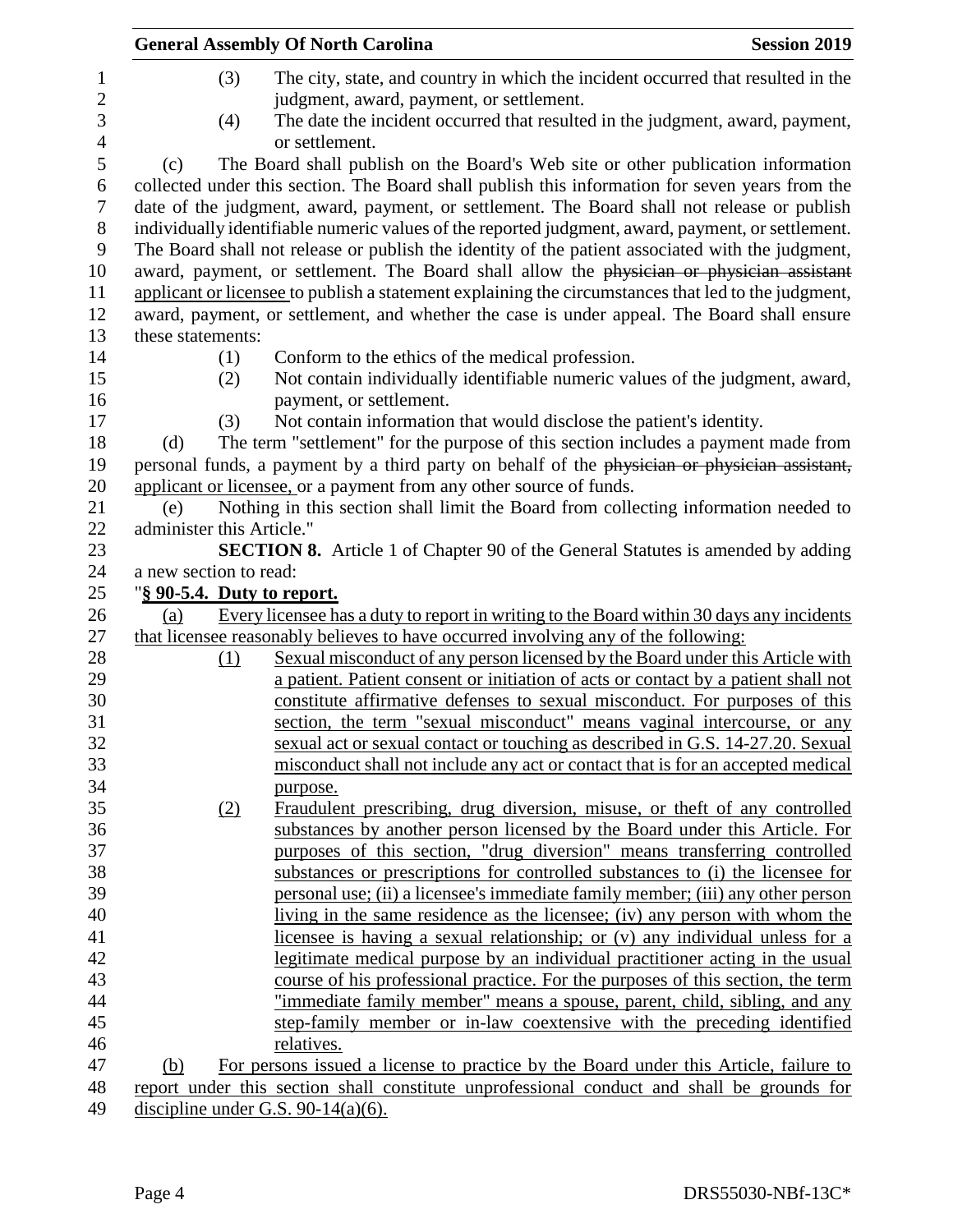|                |                                      |     |                   | <b>General Assembly Of North Carolina</b>                                                             | <b>Session 2019</b> |
|----------------|--------------------------------------|-----|-------------------|-------------------------------------------------------------------------------------------------------|---------------------|
| $\mathbf{1}$   | (c)                                  |     |                   | Any person who reports under this section in good faith and without fraud or malice                   |                     |
| $\mathbf{2}$   |                                      |     |                   | shall be immune from civil liability. Reports made in bad faith, fraudulently, or maliciously shall   |                     |
| 3              |                                      |     |                   | constitute unprofessional conduct and shall be grounds for discipline under G.S. $90-14(a)(6)$ .      |                     |
| $\overline{4}$ | (d)                                  |     |                   | The Board may adopt rules to implement this section."                                                 |                     |
| 5              |                                      |     |                   | <b>SECTION 9.</b> G.S. 90-7 is repealed.                                                              |                     |
| 6              |                                      |     |                   | <b>SECTION 10.</b> G.S. 90-8.1 is amended by adding a new subsection to read:                         |                     |
| $\tau$         | "(c)                                 |     |                   | By submitting an application for licensure, the applicant submits to the jurisdiction of              |                     |
| $8\,$          | the Board."                          |     |                   |                                                                                                       |                     |
| 9              |                                      |     |                   | <b>SECTION 11.</b> G.S. 90-9.1(a) reads as rewritten:                                                 |                     |
| 10             | "(a)                                 |     |                   | Except as provided in G.S. 90-9.2, to be eligible for licensure as a physician under                  |                     |
| 11             |                                      |     |                   | this Article, an applicant shall submit proof satisfactory to the Board that the applicant: applicant |                     |
| 12             | meets all of the following criteria: |     |                   |                                                                                                       |                     |
| 13             |                                      | (1) |                   | Has The applicant has passed each part of an examination described in                                 |                     |
| 14             |                                      |     |                   | G.S. 90-10.1; G.S. 90-10.1.                                                                           |                     |
| 15             |                                      | (2) |                   | Is a graduate of: The applicant has completed at least 130 weeks of medical                           |                     |
| 16             |                                      |     |                   | education and satisfies any of the following:                                                         |                     |
| 17             |                                      |     | a.                | A The applicant is a graduate of a medical college approved by the                                    |                     |
| 18             |                                      |     |                   | Liaison Commission on Medical Education, the Committee for the                                        |                     |
| 19             |                                      |     |                   | Accreditation of Canadian Medical Schools, or an osteopathic college                                  |                     |
| 20             |                                      |     |                   | approved by the American Osteopathic Association and has                                              |                     |
| 21             |                                      |     |                   | successfully completed one year of training in a medical education                                    |                     |
| 22             |                                      |     |                   | program approved by the Board after graduation from medical school;                                   |                     |
| 23             |                                      |     |                   | <b>or</b>                                                                                             |                     |
| 24             |                                      |     | b.                | A The applicant is a graduate of a medical college approved or                                        |                     |
| 25             |                                      |     |                   | accredited by the Liaison Commission-Committee on Medical                                             |                     |
| 26             |                                      |     |                   | Education, the Committee for the on Accreditation of Canadian                                         |                     |
| 27             |                                      |     |                   | Medical Schools, or an osteopathic college approved by the American                                   |                     |
| 28             |                                      |     |                   | Osteopathic Association, is a dentist licensed to practice dentistry                                  |                     |
| 29             |                                      |     |                   | under Article 2 of Chapter 90 of the General Statutes, and has been                                   |                     |
| 30             |                                      |     |                   | certified by the American Board of Oral and Maxillofacial Surgery                                     |                     |
| 31             |                                      |     |                   | after having completed a residency in an Oral and Maxillofacial                                       |                     |
| 32             |                                      |     |                   | Surgery Residency program approved by the Board before completion                                     |                     |
| 33             |                                      |     |                   | of medical school; and school.                                                                        |                     |
| 34             |                                      |     | $\underline{c}$ . | The applicant provides proof of current certification by a specialty                                  |                     |
| 35             |                                      |     |                   | board recognized by the American Board of Medical Specialties,                                        |                     |
| 36             |                                      |     |                   | Certificant of the College of Family Physicians, Fellowship of the                                    |                     |
| 37             |                                      |     |                   | Royal College of Physicians of Canada, Fellowship of the Royal                                        |                     |
| 38             |                                      |     |                   | College of Surgeons of Canada, American Osteopathic Association,                                      |                     |
| 39             |                                      |     |                   | the American Board of Oral and Maxillofacial Surgery, or any other                                    |                     |
| 40             |                                      |     |                   | specialty board the Board recognizes pursuant to rules.                                               |                     |
| 41             |                                      | (3) |                   | <b>Is The applicant is of good moral character.</b> "                                                 |                     |
| 42             |                                      |     |                   | <b>SECTION 12.</b> G.S. 90-9.2 reads as rewritten:                                                    |                     |
| 43             |                                      |     |                   | "§ 90-9.2. Requirements for graduates of foreign-international medical schools.                       |                     |
| 44             | (a)                                  |     |                   | To be eligible for licensure under this section, an applicant who is a graduate of a                  |                     |
| 45             |                                      |     |                   | medical school not approved by the Liaison Commission on Medical Education, the Committee             |                     |
| 46             |                                      |     |                   | for the Accreditation of Canadian Medical Schools, or the American Osteopathic Association            |                     |
| 47             |                                      |     |                   | shall submit proof satisfactory to the Board that the applicant:applicant has met all of the          |                     |
| 48             | following:                           |     |                   |                                                                                                       |                     |
| 49             |                                      | (1) |                   | Has successfully The applicant has successfully completed three two years of                          |                     |
| 50             |                                      |     |                   | training in a medical education program approved by the Board after                                   |                     |
| 51             |                                      |     |                   | graduation from medical school; school, or provides proof of current                                  |                     |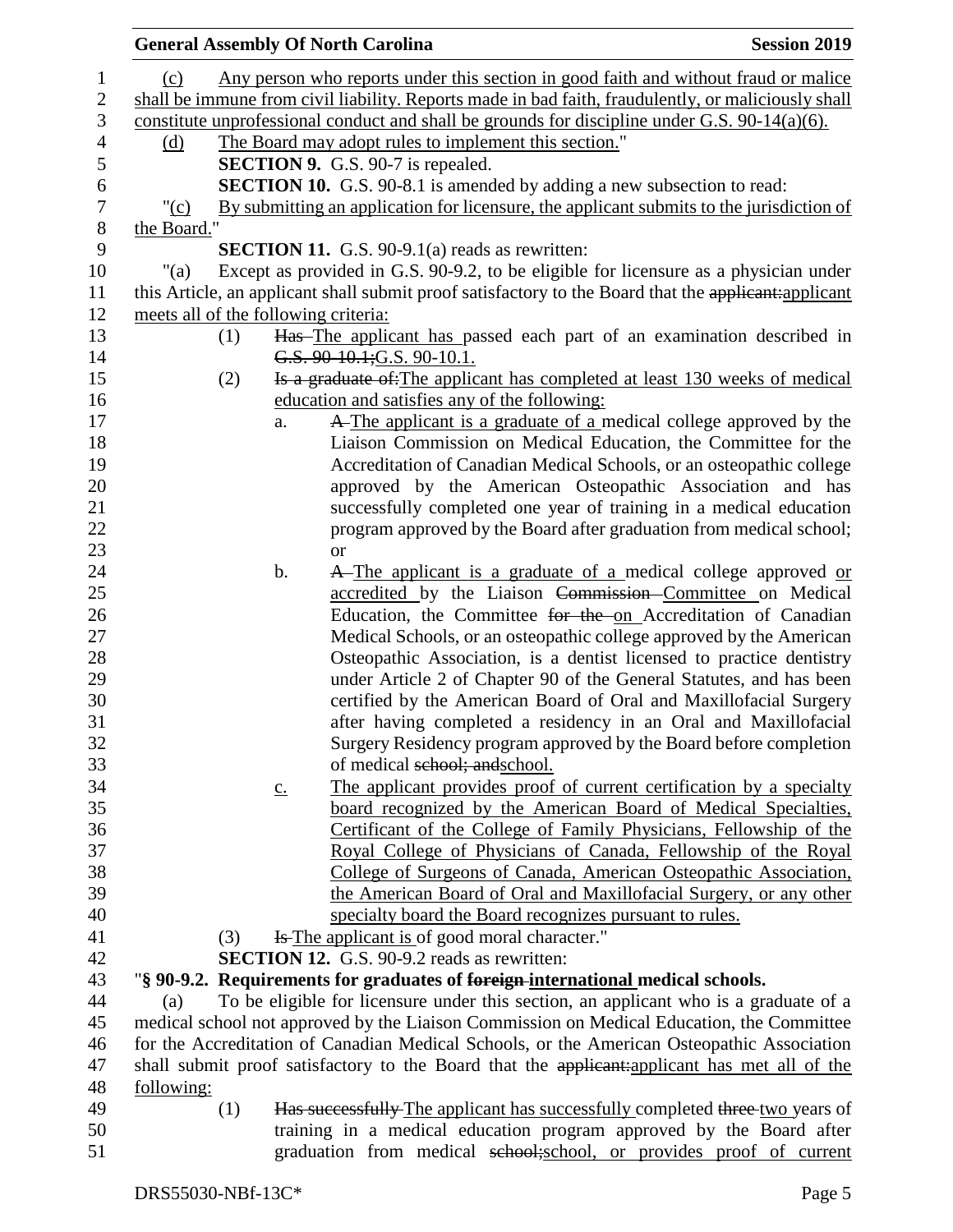|            |                        | <b>General Assembly Of North Carolina</b>                                                                                                                                                              | <b>Session 2019</b> |
|------------|------------------------|--------------------------------------------------------------------------------------------------------------------------------------------------------------------------------------------------------|---------------------|
|            |                        | certification by a specialty board recognized by the American Board of                                                                                                                                 |                     |
|            |                        | Medical Specialties, Certificant of the College of Family Physicians,<br>Fellowship of the Royal College of Physicians of Canada, Fellowship of the                                                    |                     |
|            |                        | Royal College of Surgeons of Canada, American Osteopathic Association, the                                                                                                                             |                     |
|            |                        | American Board of Oral and Maxillofacial Surgery, or any specialty board the                                                                                                                           |                     |
|            |                        | Board recognizes pursuant to rules.                                                                                                                                                                    |                     |
|            | (2)                    | Is of good-The applicant has good moral character; character.                                                                                                                                          |                     |
|            | (3)                    | Has a The applicant has a currently valid standard certificate of Educational<br>Commission for Foreign Medical Graduates (ECFMG); and Graduates.                                                      |                     |
|            | (4)                    | Is able The applicant has the ability to communicate in English.                                                                                                                                       |                     |
|            | (5)                    | The applicant has successfully passed each part of an examination described                                                                                                                            |                     |
|            |                        | in G.S. 90-10.1.                                                                                                                                                                                       |                     |
| $\ldots$ " |                        |                                                                                                                                                                                                        |                     |
|            |                        | <b>SECTION 13.</b> G.S. 90-9.3 reads as rewritten:                                                                                                                                                     |                     |
|            |                        | "§ 90-9.3. Requirements for licensure as a physician assistant.                                                                                                                                        |                     |
| (a)        |                        | To be eligible for licensure as a physician assistant, an applicant shall submit proof                                                                                                                 |                     |
|            |                        | satisfactory to the Board that the applicant: applicant has met all of the following:                                                                                                                  |                     |
|            | (1)                    | Has successfully-The applicant has successfully completed an educational                                                                                                                               |                     |
|            |                        | program for physician assistants or surgeon assistants accredited by the                                                                                                                               |                     |
|            |                        | Committee on Allied Health Education and Accreditation-Accreditation                                                                                                                                   |                     |
|            |                        | Review Commission on Education for the Physician Assistant or by the                                                                                                                                   |                     |
|            |                        | Committee's its predecessor or successor entities; entities.                                                                                                                                           |                     |
|            | (2)                    | Holds or previously held a certificate-The applicant has a current or previous                                                                                                                         |                     |
|            |                        | certification issued by the National Commission on Certification of Physician                                                                                                                          |                     |
|            |                        | Assistants; and Assistants or its successor.                                                                                                                                                           |                     |
|            | (3)                    | <b>Is The applicant is of good moral character.</b>                                                                                                                                                    |                     |
| (b)        |                        | Before initiating practice of medical acts, tasks, or functions as a physician assistant,                                                                                                              |                     |
|            |                        | the physician assistant shall provide the Board the name, address, and telephone number of the                                                                                                         |                     |
|            |                        | physician who will supervise the physician assistant in the relevant medical setting.                                                                                                                  |                     |
| (c)        |                        | The Board may, by rule, require an applicant to comply with other requirements or                                                                                                                      |                     |
|            |                        | submit additional information the Board deems appropriate. The Board may set fees for physician                                                                                                        |                     |
|            |                        | assistants pursuant to rules adopted by the Board."                                                                                                                                                    |                     |
|            |                        | SECTION 14. G.S. 90-9.4 reads as rewritten:                                                                                                                                                            |                     |
|            |                        | "§ 90-9.4. Requirements for licensure as an anesthesiologist assistant.                                                                                                                                |                     |
|            |                        | Every applicant for licensure as an anesthesiologist assistant in the State shall meet the                                                                                                             |                     |
|            | following criteria:    |                                                                                                                                                                                                        |                     |
|            |                        |                                                                                                                                                                                                        |                     |
|            | (3)                    | Submit to the Board proof of current certification from the National                                                                                                                                   |                     |
|            |                        | Commission of Certification of Anesthesiologist Assistants (NCCAA) or its                                                                                                                              |                     |
|            |                        | successor organization, including passage of a certification examination                                                                                                                               |                     |
|            |                        | administered by the NCCAA. organization. The applicant shall take the                                                                                                                                  |                     |
|            |                        | certification exam within 12 months after completing training.                                                                                                                                         |                     |
|            | (4)                    | Meet any additional qualifications for licensure pursuant to rules adopted by<br>the Board."                                                                                                           |                     |
|            |                        |                                                                                                                                                                                                        |                     |
|            | a new section to read: | <b>SECTION 15.</b> Article 1 of Chapter 90 of the General Statutes is amended by adding                                                                                                                |                     |
|            |                        |                                                                                                                                                                                                        |                     |
|            |                        | "§ 90-9.5. Inactive Licenses.                                                                                                                                                                          |                     |
|            |                        | The Board retains jurisdiction over an inactive license, regardless of how it became inactive,<br>including a request for inactivation, surrender of a license, or by operation of an order entered by |                     |
|            |                        | the Board. The Board's jurisdiction over the licensee extends for all matters, known and unknown                                                                                                       |                     |
|            |                        | to the Board, at the time of the inactivation or surrender of the license."                                                                                                                            |                     |
|            |                        |                                                                                                                                                                                                        |                     |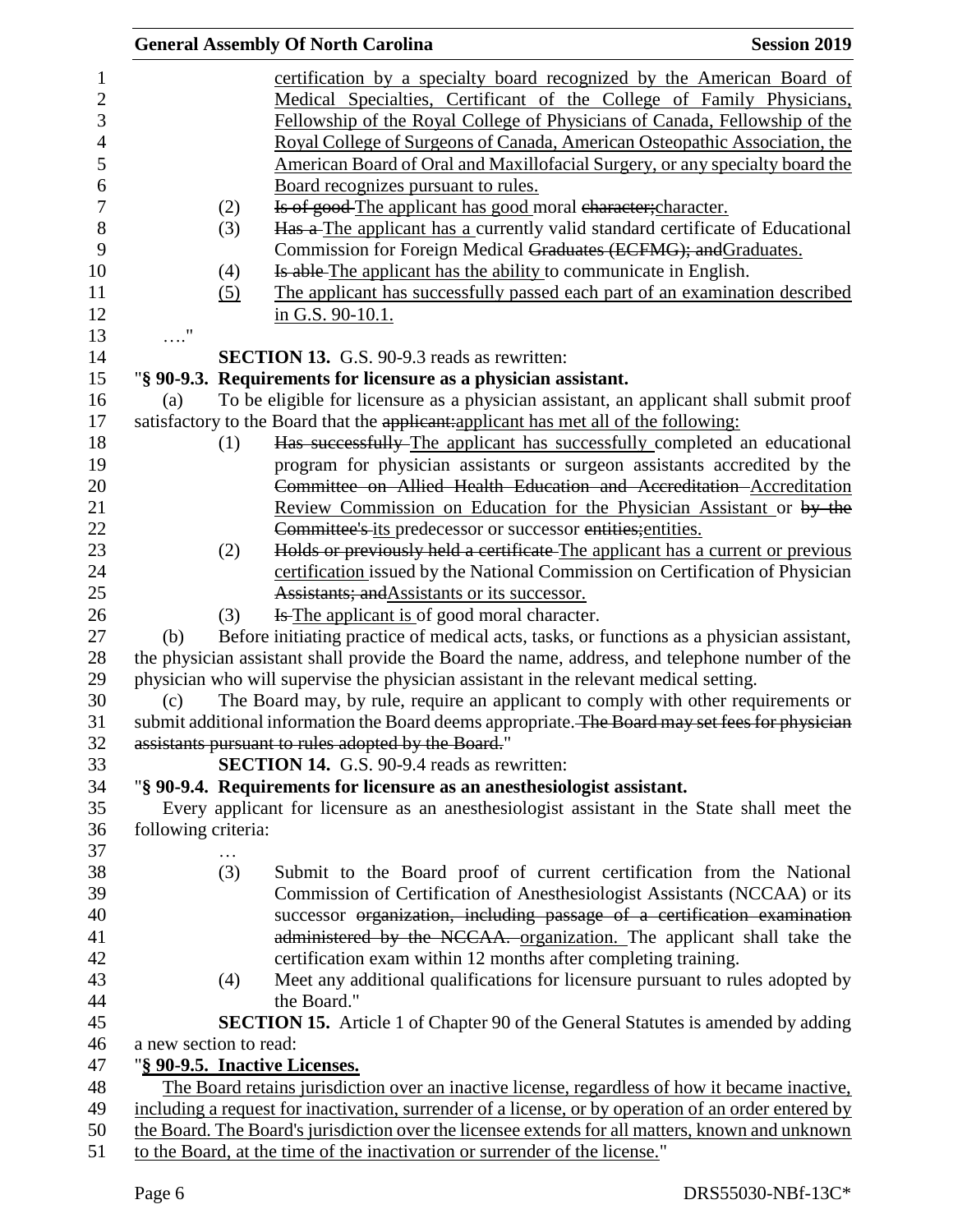|                |                                   | <b>General Assembly Of North Carolina</b>                                                             | <b>Session 2019</b> |
|----------------|-----------------------------------|-------------------------------------------------------------------------------------------------------|---------------------|
| 1              |                                   | <b>SECTION 16.</b> G.S. 90-10.1(1) is repealed.                                                       |                     |
| $\overline{c}$ |                                   | SECTION 17. G.S. 90-11(b) reads as rewritten:                                                         |                     |
| 3              | " $(b)$                           | The Department of Public Safety may provide a criminal record check to the Board                      |                     |
| $\overline{4}$ |                                   | for a person who has applied for a license through the Board. The Board shall provide to the          |                     |
| 5              |                                   | Department of Public Safety, along with the request, the fingerprints of the applicant, any           |                     |
| 6              |                                   | additional information required by the Department of Public Safety, and a form signed by the          |                     |
| $\tau$         |                                   | applicant consenting to the check of the criminal record and to the use of the fingerprints and       |                     |
| $8\,$          |                                   | other identifying information required by the State or national repositories. The applicant's         |                     |
| 9              |                                   | fingerprints shall be forwarded to the State Bureau of Investigation for a search of the State's      |                     |
| 10             |                                   | criminal history record file, and the State Bureau of Investigation shall forward a set of the        |                     |
| 11             |                                   | fingerprints to the Federal Bureau of Investigation for a national criminal history check. The        |                     |
| 12             |                                   | Board shall keep all information pursuant to this subsection privileged, in accordance with           |                     |
| 13             |                                   | applicable State law and federal guidelines, and the information shall be confidential and shall      |                     |
| 14             |                                   | not be a public record under Chapter 132 of the General Statutes.                                     |                     |
| 15             |                                   | The Department of Public Safety may charge each applicant a fee for conducting the checks             |                     |
| 16             |                                   | of criminal history records authorized by this subsection. The Board has the authority to collect     |                     |
| 17             |                                   | this fee from each applicant and remit it to the Department of Public Safety."                        |                     |
| 18             |                                   | <b>SECTION 18.</b> G.S. 90-12.01 reads as rewritten:                                                  |                     |
| 19             |                                   | "§ 90-12.01. Limited license to practice in a medical education and training program.                 |                     |
| 20             | (a)                               | As provided in rules adopted by the Board, the Board may issue a limited license                      |                     |
| 21             |                                   | known as a "resident's training license" to a physician not otherwise licensed by the Board who       |                     |
| 22             |                                   | is participating in a graduate medical education training program.                                    |                     |
| 23             | (b)                               | A resident's training license shall become inactive at the time its holder ceases to be               |                     |
| 24             |                                   | a resident in a training program or obtains any other license to practice medicine issued by the      |                     |
| 25             |                                   | Board. The Board shall retain jurisdiction over the holder of the inactive license.                   |                     |
| 26             | (c)                               | The program director of every graduate medical education program shall report to the                  |                     |
| 27             |                                   | Board the following actions involving a physician participating in a graduate medical education       |                     |
| 28             |                                   | training program within 30 days of the date that the action takes effect:                             |                     |
| 29             | (1)                               | Any adverse action, including but not limited to, revocation, suspension,                             |                     |
| 30             |                                   | termination, nonrenewal, non-promotion, dismissal, or leave of absence not in                         |                     |
| 31             |                                   | good standing of a physician from a graduate medical education training                               |                     |
| 32             |                                   | program.                                                                                              |                     |
| 33             | (2)                               | A resignation from a graduate medical education training program, including,                          |                     |
| 34             |                                   | but not limited to, the completion of a medical residency, internship, or                             |                     |
| 35             |                                   | fellowship, leaves of absence in good standing, and transfers to other graduate                       |                     |
| 36             |                                   | medical programs."                                                                                    |                     |
| 37             |                                   | SECTION 19. G.S. 90-12.1A reads as rewritten:                                                         |                     |
| 38             |                                   | "§ 90-12.1A. Limited volunteer license.                                                               |                     |
| 39             | (a)                               | The Board may issue a "limited volunteer license" to an applicant who: who does all                   |                     |
| 40             | of the following:                 |                                                                                                       |                     |
| 41             | (1)                               | Has a license to practice medicine and surgery in another state; and state.                           |                     |
| 42             | (2)                               | Produces a letter-verification from the state of licensure indicating the                             |                     |
| 43             |                                   | applicant's license is active and in good standing.                                                   |                     |
| 44             | (3)                               | Repealed by Session Laws 2011-355, s. 1, effective June 27, 2011.                                     |                     |
| 45             | $\cdots$                          |                                                                                                       |                     |
| 46             | (e)                               | The holder of a limited license under this section may practice medicine and surgery                  |                     |
| 47             |                                   | only at in association with clinics that specialize in the treatment of indigent patients. The holder |                     |
| 48             |                                   | of the limited license may not receive compensation for services rendered at clinics specializing     |                     |
| 49             | in the care of indigent patients. |                                                                                                       |                     |
| 50             |                                   |                                                                                                       |                     |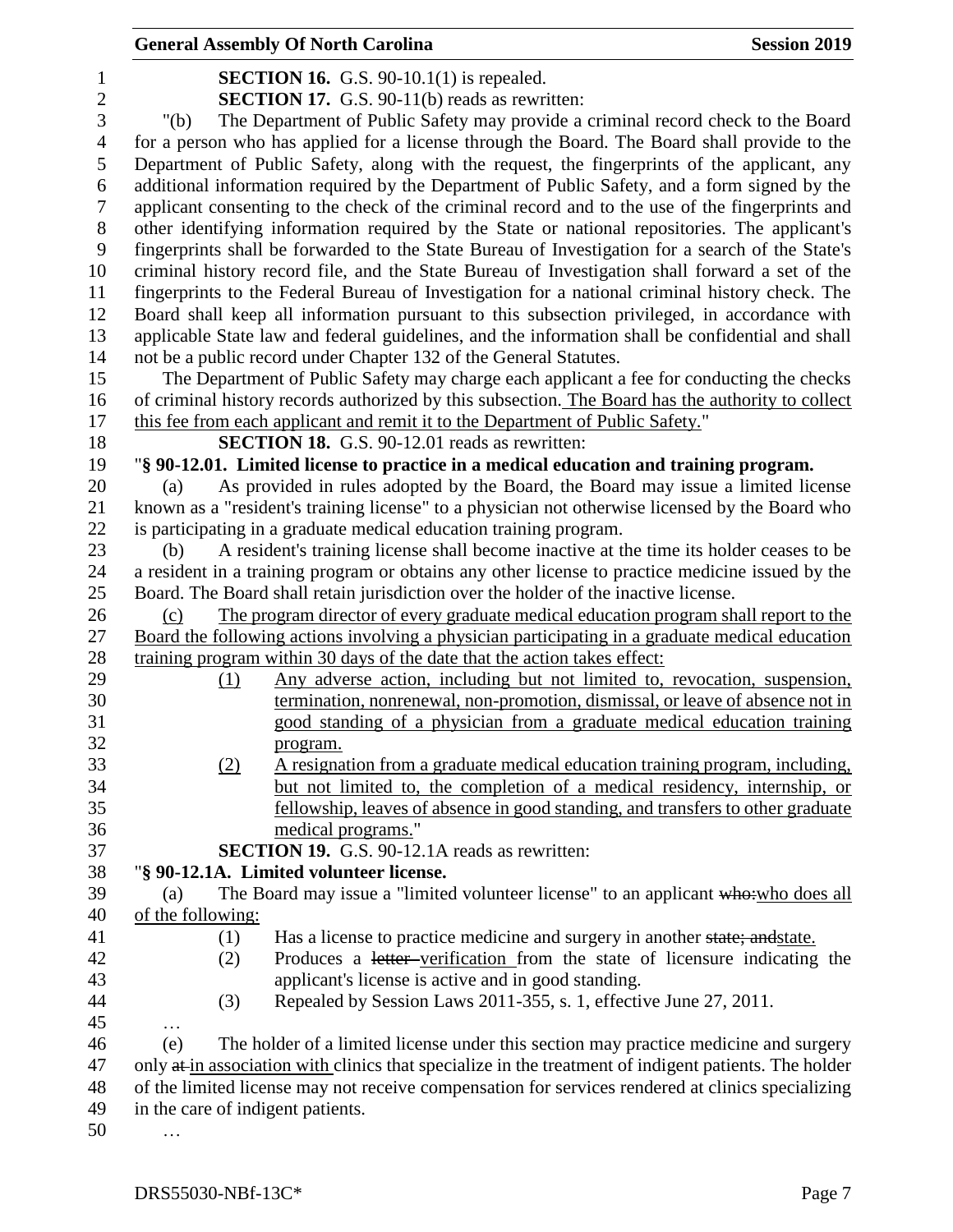|            | <b>General Assembly Of North Carolina</b>                                                                                                                                                                                                                                                                                                                                                                                                                                                                                                                                                       | <b>Session 2019</b> |
|------------|-------------------------------------------------------------------------------------------------------------------------------------------------------------------------------------------------------------------------------------------------------------------------------------------------------------------------------------------------------------------------------------------------------------------------------------------------------------------------------------------------------------------------------------------------------------------------------------------------|---------------------|
| (f)<br>. " | The holder of a limited license issued pursuant to this section who practices medicine<br>or surgery at places other than outside of an association with clinics that specialize in the<br>treatment of indigent patients shall be guilty of a Class 3 misdemeanor and, upon conviction,<br>shall be fined not less than twenty-five dollars (\$25.00) nor more than fifty dollars (\$50.00) not<br>more than five hundred dollars (\$500.00) for each offense. The Board, in its discretion, may<br>revoke the limited license after due notice is given to the holder of the limited license. |                     |
|            | <b>SECTION 20.</b> G.S. 90-12.1B reads as rewritten:<br>"§ 90-12.1B. Retired limited volunteer license.                                                                                                                                                                                                                                                                                                                                                                                                                                                                                         |                     |
| (c)        | The holder of a limited license under this section may practice medicine and surgery<br>only at in association with clinics that specialize in the treatment of indigent patients. The holder<br>of the limited license may not receive compensation for services rendered at clinics specializing<br>in the care of indigent patients.                                                                                                                                                                                                                                                         |                     |
| (e)        | The holder of a limited license issued pursuant to this section who practices medicine<br>or surgery at places other than outside of an association with clinics that specialize in the<br>treatment of indigent patients shall be guilty of a Class 3 misdemeanor and, upon conviction,<br>shall be fined not less than twenty-five dollars (\$25.00) nor more than fifty dollars (\$50.00) not<br>more than five hundred dollars (\$500.00) for each offense. The Board, in its discretion, may<br>revoke the limited license after due notice is given to the holder of the limited license. |                     |
| . "        | <b>SECTION 21.</b> G.S. 90-12.2A reads as rewritten:                                                                                                                                                                                                                                                                                                                                                                                                                                                                                                                                            |                     |
|            | "§ 90-12.2A. Special purpose license.                                                                                                                                                                                                                                                                                                                                                                                                                                                                                                                                                           |                     |
| (a)        | The Board may issue a special purpose license to practice medicine to an applicant                                                                                                                                                                                                                                                                                                                                                                                                                                                                                                              |                     |
|            | who: who does all of the following:                                                                                                                                                                                                                                                                                                                                                                                                                                                                                                                                                             |                     |
| (1)        | Holds a full and unrestricted license to practice in at least one other                                                                                                                                                                                                                                                                                                                                                                                                                                                                                                                         |                     |
|            | jurisdiction; and jurisdiction.                                                                                                                                                                                                                                                                                                                                                                                                                                                                                                                                                                 |                     |
| (2)        | Does not have any current or pending disciplinary or other action against him                                                                                                                                                                                                                                                                                                                                                                                                                                                                                                                   |                     |
|            | or her by any medical licensing agency in any state or other jurisdiction.                                                                                                                                                                                                                                                                                                                                                                                                                                                                                                                      |                     |
| (b)        | The holder of the special purpose license practicing medicine or surgery beyond the                                                                                                                                                                                                                                                                                                                                                                                                                                                                                                             |                     |
|            | limitations of the license shall be guilty of a Class 3 misdemeanor and, upon conviction, shall be<br>fined not less than twenty five dollars (\$25.00) nor more than fifty dollars (\$50.00) not more than                                                                                                                                                                                                                                                                                                                                                                                     |                     |
|            | five hundred dollars (\$500.00) for each offense. The Board, at its discretion, may revoke the                                                                                                                                                                                                                                                                                                                                                                                                                                                                                                  |                     |
|            | special license after due notice is given to the holder of the special purpose license.                                                                                                                                                                                                                                                                                                                                                                                                                                                                                                         |                     |
| $\ldots$ " |                                                                                                                                                                                                                                                                                                                                                                                                                                                                                                                                                                                                 |                     |
|            | <b>SECTION 22.</b> G.S. 90-12.3 reads as rewritten:                                                                                                                                                                                                                                                                                                                                                                                                                                                                                                                                             |                     |
|            | "§ 90-12.3. Medical school faculty license.                                                                                                                                                                                                                                                                                                                                                                                                                                                                                                                                                     |                     |
| (a)        | The Board may issue a medical school faculty license to practice medicine and                                                                                                                                                                                                                                                                                                                                                                                                                                                                                                                   |                     |
|            | surgery to a physician who: who has met all of the following:                                                                                                                                                                                                                                                                                                                                                                                                                                                                                                                                   |                     |
| (1)        | Holds-The applicant holds a full-time faculty appointment as either a-an                                                                                                                                                                                                                                                                                                                                                                                                                                                                                                                        |                     |
|            | instructor, lecturer, assistant professor, associate professor, or full professor at                                                                                                                                                                                                                                                                                                                                                                                                                                                                                                            |                     |
|            | one of the following medical schools: a North Carolina medical school that is                                                                                                                                                                                                                                                                                                                                                                                                                                                                                                                   |                     |
|            | certified by the Liaison Committee on Medical Education or the Commission                                                                                                                                                                                                                                                                                                                                                                                                                                                                                                                       |                     |
|            | of Osteopathic College Accreditation of the American Osteopathic                                                                                                                                                                                                                                                                                                                                                                                                                                                                                                                                |                     |
|            | Association.<br>Duke University School of Medicine;                                                                                                                                                                                                                                                                                                                                                                                                                                                                                                                                             |                     |
|            | $a_{\overline{r}}$<br>The University of North Carolina at Chapel Hill School of Medicine;<br>b.                                                                                                                                                                                                                                                                                                                                                                                                                                                                                                 |                     |
|            | Wake Forest University School of Medicine; or<br>$e_{\cdot}$                                                                                                                                                                                                                                                                                                                                                                                                                                                                                                                                    |                     |
|            | East Carolina University School of Medicine; and<br>d.                                                                                                                                                                                                                                                                                                                                                                                                                                                                                                                                          |                     |
|            |                                                                                                                                                                                                                                                                                                                                                                                                                                                                                                                                                                                                 |                     |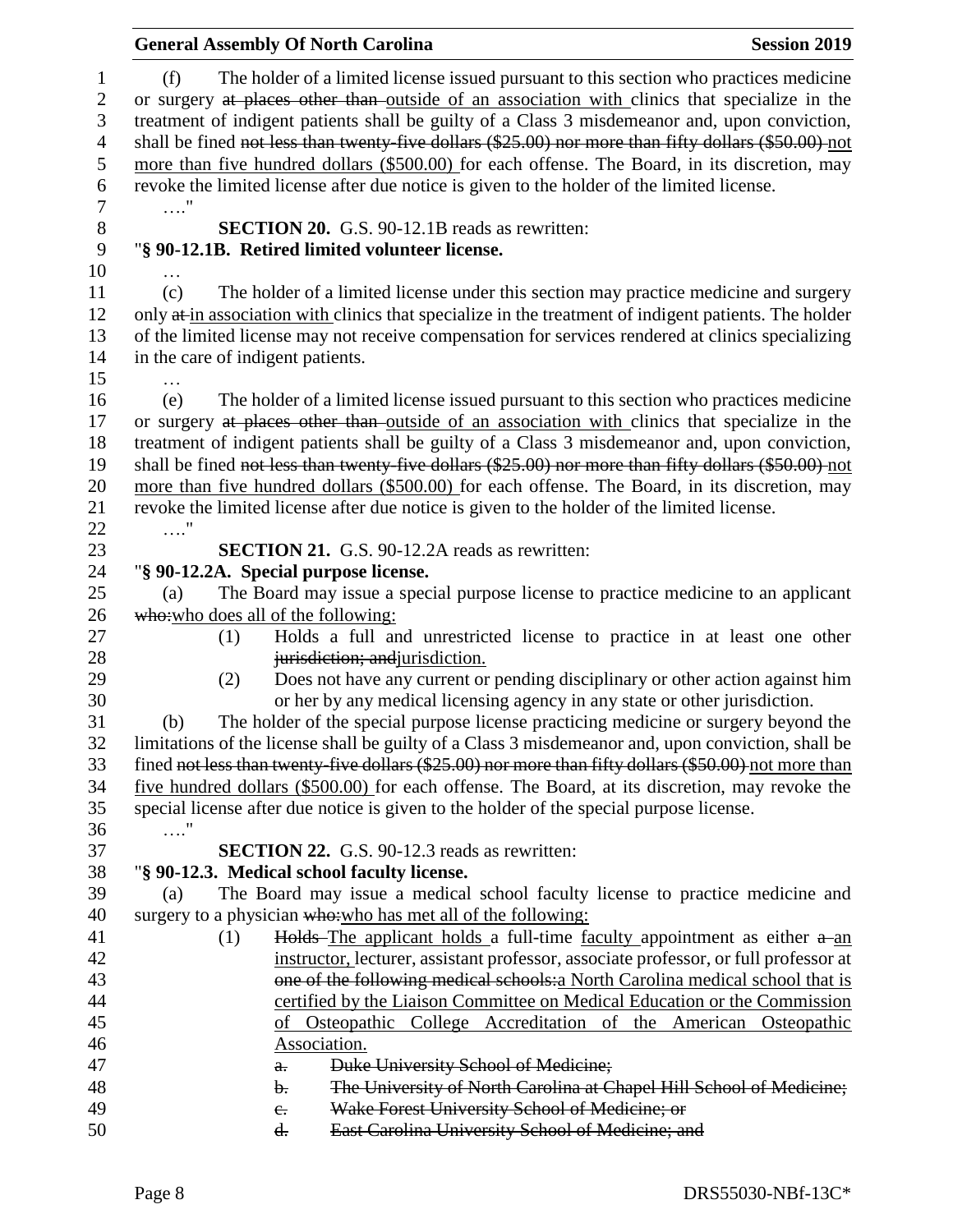|                  | <b>Session 2019</b><br><b>General Assembly Of North Carolina</b>                                      |
|------------------|-------------------------------------------------------------------------------------------------------|
| $\mathbf{1}$     | <del>Is</del> -The applicant is not subject to disciplinary order or other action by any<br>(2)       |
| $\boldsymbol{2}$ | medical licensing agency in any state or other jurisdiction.                                          |
| 3                | The holder of the medical school faculty license issued under this section shall not<br>(b)           |
| $\overline{4}$   | practice medicine or surgery outside the confines of the medical school or an affiliate of the        |
| 5                | medical school, its affiliates. The holder of the medical school faculty license practicing medicine  |
| 6                | or surgery beyond the limitations of the license shall be guilty of a Class 3 misdemeanor and,        |
| 7                | upon conviction, shall be fined not less than twenty five dollars (\$25.00) nor more than fifty       |
| $8\,$            | dollars (\$50.00) not more than five hundred dollars (\$500.00) for each offense. The Board, at its   |
| 9                | discretion, may revoke the special license after due notice is given to the holder of the medical     |
| 10               | school faculty license.                                                                               |
| 11               | (b1) A medical school faculty license shall become inactive at the time its holder does one           |
| 12               | or more of the following:                                                                             |
| 13               | Ceases to hold a full-time appointment as an instructor, lecturer, assistant<br>(1)                   |
| 14               | professor, or full professor at a certified North Carolina medical school.                            |
| 15               | Ceases to be employed in a full-time capacity by a certified North Carolina<br>(2)                    |
| 16               | medical school.                                                                                       |
| 17               | Obtains any other license to practice medicine issued by the Board.<br>(3)                            |
| 18               | The Board shall retain jurisdiction over the holder of the inactive license.                          |
| 19               | The Board may adopt rules and set fees related to issuing medical school faculty<br>(c)               |
| 20               | licenses. The Board may, by rule, set a time limit for the term of a medical school faculty license." |
| 21               | <b>SECTION 23.</b> G.S. 90-12.4 reads as rewritten:                                                   |
| 22               | "§ 90-12.4. Physician assistant limited volunteer license.                                            |
| 23               |                                                                                                       |
| 24               | (c)<br>The holder of a limited license may perform medical acts, tasks, or functions as a             |
| 25               | physician assistant only at in association with clinics that specialize in the treatment of indigent  |
| 26               | patients. The holder of a limited license may not receive payment or other compensation for           |
| 27               | services rendered at clinics specializing in the care of indigent patients. The holder of a limited   |
| 28               | volunteer license shall practice as a physician assistant within this State for no more than 30 days  |
| 29               | per calendar year.                                                                                    |
| 30               | .                                                                                                     |
| 31               | The holder of a limited license issued pursuant to this section who practices as a<br>(e)             |
| 32               | physician assistant at places other than outside an association with clinics that specialize in the   |
| 33               | treatment of indigent patients shall be guilty of a Class 3 misdemeanor and, upon conviction,         |
| 34               | shall be fined not less than twenty-five dollars (\$25.00) nor more than fifty dollars (\$50.00) not  |
| 35               | more than five hundred dollars (\$500.00) for each offense. The Board, in its discretion, may         |
| 36               | revoke the limited license after due notice is given to the holder of the limited license.            |
| 37               | $\ldots$ "                                                                                            |
| 38               | <b>SECTION 24.</b> G.S. 90-12.4B reads as rewritten:                                                  |
| 39               | "§ 90-12.4B. Physician Assistant retired limited volunteer license.                                   |
| 40               | $\cdots$                                                                                              |
| 41               | The holder of a retired limited volunteer license under this section may perform<br>(c)               |
| 42               | medical acts, tasks, or functions as a physician assistant only at in association with clinics that   |
| 43               | specialize in the treatment of indigent patients. The holder of a retired limited volunteer license   |
| 44               | may not receive compensation for services rendered at clinics specializing in the care of indigent    |
| 45               | patients.                                                                                             |
| 46               | $\cdots$                                                                                              |
| 47               | The holder of a retired limited volunteer license issued pursuant to this section who<br>(e)          |
| 48               | practices as a physician assistant at places other than outside an association with clinics that      |
| 49               | specialize in the treatment of indigent patients shall be guilty of a Class 3 misdemeanor and, upon   |
| 50               | conviction, shall be fined not less than twenty-five dollars (\$25.00) nor more than fifty dollars    |
| 51               | (\$50.00) not more than five hundred dollars (\$500.00) for each offense. The Board, in its           |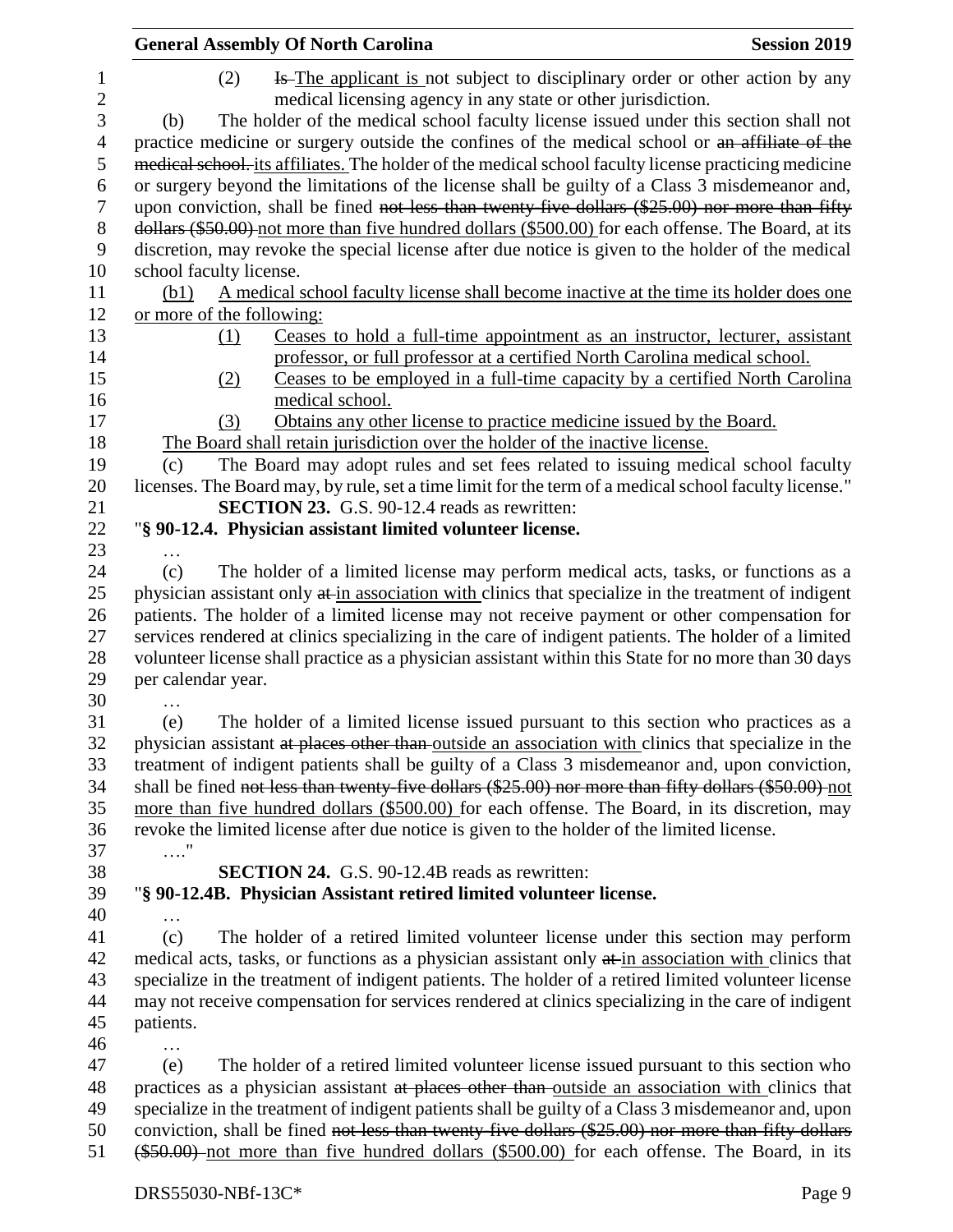| 1              | discretion, may revoke the limited license after due notice is given to the holder of the limited                                                                                                 |
|----------------|---------------------------------------------------------------------------------------------------------------------------------------------------------------------------------------------------|
| $\overline{2}$ | license.                                                                                                                                                                                          |
| 3              | $\ldots$ "                                                                                                                                                                                        |
| 4              | <b>SECTION 25.</b> G.S. 90-13.1 reads as rewritten:                                                                                                                                               |
| 5              | "§ 90-13.1. License fees.                                                                                                                                                                         |
| 6<br>7         | Each applicant for a license to practice medicine and surgery in this State under either<br>(a)<br>G.S. 90-9.1 or G.S. 90-9.2 shall pay to the North Carolina Medical Board an application fee of |
| $8\,$          | four hundred dollars (\$400.00).                                                                                                                                                                  |
| 9              | Each applicant for a limited license to practice in a medical education and training<br>(b)                                                                                                       |
| 10<br>11       | program under G.S. 90-12.01 shall pay to the Board a fee of one hundred dollars (\$100.00).<br>An applicant for a limited volunteer license under G.S. 90-12.1A or G.S. 90-12.1B<br>(c)           |
| 12             | shall not pay a fee.                                                                                                                                                                              |
| 13             | A fee of twenty-five dollars $(\$25.00)$ -seventy-five dollars $(\$75.00)$ shall be paid for<br>(d)                                                                                               |
| 14             | the issuance of a duplicate license.                                                                                                                                                              |
| 15             | All fees shall be paid in advance to the North Carolina Medical Board, to be held in<br>(e)                                                                                                       |
| 16             | a fund for the use of the Board.                                                                                                                                                                  |
| 17             | For the initial and annual-licensure of an anesthesiologist assistant, the Board may<br>(f)                                                                                                       |
| 18             | require the payment of a fee not to exceed one hundred fifty dollars (\$150.00), two hundred thirty                                                                                               |
| 19             | dollars (\$230.00).                                                                                                                                                                               |
| 20             | For the initial licensure of a physician assistant, the Board may require the payment<br>(g)                                                                                                      |
| 21             | of two hundred thirty dollars (\$230.00)."                                                                                                                                                        |
| 22             | <b>SECTION 26.</b> G.S. 90-13.2 reads as rewritten:                                                                                                                                               |
| 23             | "§ 90-13.2. Registration every year with Board.                                                                                                                                                   |
| 24             | Every person licensed to practice medicine by the North Carolina Medical Board<br>(a)                                                                                                             |
| 25             | licensee shall register annually with the Board within no later than 30 days of after the person's                                                                                                |
| 26             | birthday.                                                                                                                                                                                         |
| 27             | A person who registers with the Board shall report to the Board the person's name and<br>(b)                                                                                                      |
| 28             | office and residence address and any other information required by the Board, and Board.                                                                                                          |
| 29             | Physicians shall pay an annual registration fee of two hundred fifty dollars (\$250.00),<br>(b1)                                                                                                  |
| 30             | except those who have a limited license to practice in a medical education and training program                                                                                                   |
| 31             | approved by the Board for the purpose of education or training shall pay a registration fee of one                                                                                                |
| 32             | hundred twenty-five dollars (\$125.00), and those who have a retired limited volunteer license                                                                                                    |
| 33             | pursuant to G.S. 90-12.1B or a limited volunteer license pursuant to G.S. 90-12.1A shall pay no                                                                                                   |
| 34             | annual registration fee. However, licensees who have a limited license to practice for the purpose                                                                                                |
| 35             | of education and training under G.S. 90-12.01 shall not be required to pay more than one annual                                                                                                   |
| 36             | registration fee for each year of training.                                                                                                                                                       |
| 37             | Physician assistants shall pay an annual registration of one hundred forty dollars<br>(b2)                                                                                                        |
| 38             | (\$140.00). A physician assistant who fails to register as required by this section shall pay an                                                                                                  |
| 39             | additional fee of twenty-five dollars (\$25.00) to the Board.                                                                                                                                     |
| 40             | Anesthesiologist assistants shall pay an annual registration of one hundred forty<br>(b3)                                                                                                         |
| 41             | dollars (\$140.00). An anesthesiologist assistant who fails to register as required by this section                                                                                               |
| 42             | shall pay an additional fee of twenty-five dollars (\$25.00) to the Board.                                                                                                                        |
| 43             | Repealed by Session Laws 2016-117, s. 2(i), effective October 1, 2016.<br>(c)                                                                                                                     |
| 44             | A physician licensee who is not actively engaged in the practice of medicine<br>(d)                                                                                                               |
| 45             | performance of medical acts, tasks, or functions in North Carolina and who does not wish to                                                                                                       |
| 46             | register the license may direct the Board to place the license on inactive status.                                                                                                                |
| 47             | A physician who fails to register as required by this section shall pay an additional<br>(e)                                                                                                      |
| 48             | fee of fifty dollars (\$50.00) seventy-five dollars (\$75.00) to the Board.                                                                                                                       |
| 49             | The license of any physician-licensee who fails to register and who remains<br>(e1)                                                                                                               |
| 50             | unregistered for a period of 30 days after certified notice of the failure is automatically inactive.                                                                                             |
| 51             | The Board shall retain jurisdiction over the holder of the inactive license.                                                                                                                      |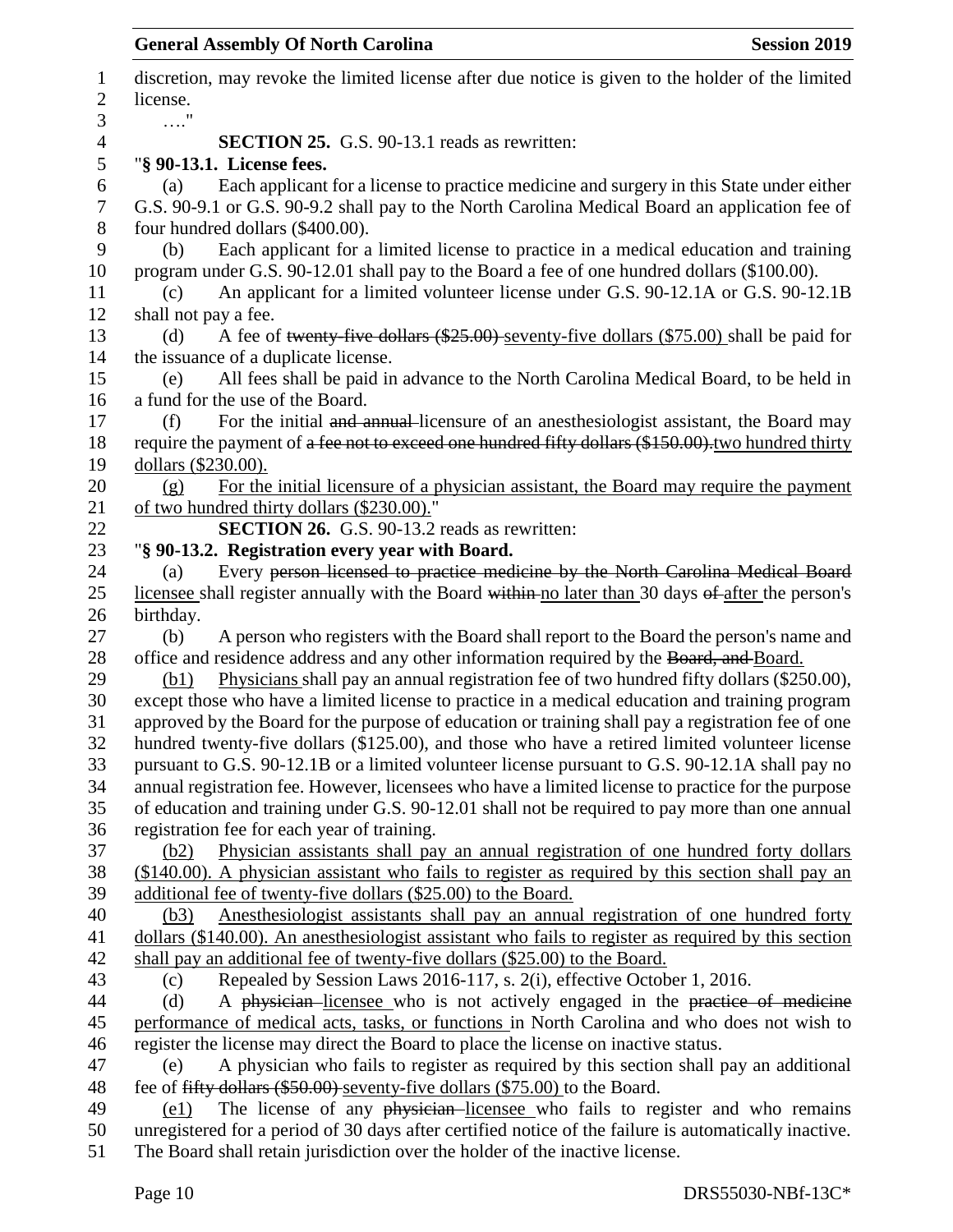|                        | <b>General Assembly Of North Carolina</b>                                                            | <b>Session 2019</b> |
|------------------------|------------------------------------------------------------------------------------------------------|---------------------|
| (f)                    | Except as provided in G.S. 90-12.1B, a person whose license is inactive shall not                    |                     |
|                        | practice medicine in North Carolina nor be required to pay the annual registration fee.              |                     |
| (g)                    | Upon payment of all accumulated fees and penalties, the license of the physician                     |                     |
|                        | licensee may be reinstated, subject to the Board requiring the physician-licensee to appear before   |                     |
|                        | the Board for an interview and to comply with other licensing requirements. The penalty may          |                     |
|                        | not exceed the applicable maximum fee for a license under G.S. 90-13.1.                              |                     |
| (h)                    | The Board shall not deny a licensee's annual registration based solely on the licensee's             |                     |
|                        | failure to become board certified."                                                                  |                     |
|                        | <b>SECTION 27.</b> Article 1 of Chapter 90 of the General Statutes is amended by adding              |                     |
| a new section to read: |                                                                                                      |                     |
|                        | "§ 90-13.2A. Fees for Professional Corporations.                                                     |                     |
| (a)                    | The Board shall charge and collect the following certification to practice medicine in               |                     |
|                        | North Carolina for each professional corporation practicing medicine pursuant to Chapters 55B        |                     |
|                        | and 57D of the General Statutes:                                                                     |                     |
| (1)                    |                                                                                                      |                     |
| (2)                    |                                                                                                      |                     |
| (3)                    |                                                                                                      |                     |
| (b)                    | The Board shall charge a twenty-five dollar (\$25.00) late fee for the late renewal of a             |                     |
| corporate certificate. |                                                                                                      |                     |
| (c)                    | The Board shall charge a twenty-five dollar (\$25.00) late fee for each year a corporate             |                     |
|                        | certificate was suspended or held inactive if a professional corporation applies for reinstatement   |                     |
|                        | of its corporate certificate.                                                                        |                     |
| (d)                    | The Board shall charge a twenty-five dollar (\$25.00) fee for any other administrative               |                     |
|                        | filing, including amendments to articles of incorporation, name changes, shareholder or              |                     |
|                        | membership information changes, articles of conversion, letters of non-objection, or articles of     |                     |
| merger."               |                                                                                                      |                     |
|                        | <b>SECTION 28.</b> G.S. 90-13.3 reads as rewritten:                                                  |                     |
|                        | "§ 90-13.3. Salaries, fees, expenses of the Board.                                                   |                     |
| (a)                    | The compensation and expenses of the members and officers of the Board and all                       |                     |
|                        | expenses proper and necessary in the opinion of the Board to the-discharge of-its duties under       |                     |
|                        | and to enforce the laws regulating the practice of medicine or and surgery shall be paid out of the  |                     |
|                        | fund, upon the warrant of the Board.                                                                 |                     |
| (b)                    | The per diem compensation of Board members shall not exceed two-three hundred                        |                     |
|                        | dollars (\$200.00) (\$300.00) per member for time spent in the performance and discharge of duties   |                     |
|                        | as a member. Any unexpended sum of money remaining in the treasury of the Board at the               |                     |
|                        | expiration of the terms of office of the members of the Board shall be paid over to their successors |                     |
| in office."            |                                                                                                      |                     |
|                        | <b>SECTION 29.</b> G.S. 90-14 reads as rewritten:                                                    |                     |
|                        | "§ 90-14. Disciplinary Authority.                                                                    |                     |
| (a)                    | The Board shall have the power to place on probation with or without -conditions,                    |                     |
|                        | impose limitations and conditions on, publicly reprimand, assess monetary redress, issue public      |                     |
|                        | letters of concern, mandate free medical services, require satisfactory completion of treatment      |                     |
|                        | programs or remedial or educational training, fine, deny, annul, suspend, or revoke a license, or    |                     |
|                        | other authority to practice medicine in this State, issued by the Board to any person who has been   |                     |
|                        | found by the Board to have committed any of the following acts or conduct, or for any of the         |                     |
| following reasons:     |                                                                                                      |                     |
|                        | .                                                                                                    |                     |
|                        | (5)<br>Being unable to practice medicine with reasonable skill and safety to patients                |                     |
|                        | by reason of illness, drunkenness, excessive use of alcohol, drugs, chemicals,                       |                     |
|                        | or any other type of material or by reason of any physical or mental                                 |                     |
|                        | abnormality. The Board is empowered and authorized to require a physician                            |                     |
|                        |                                                                                                      |                     |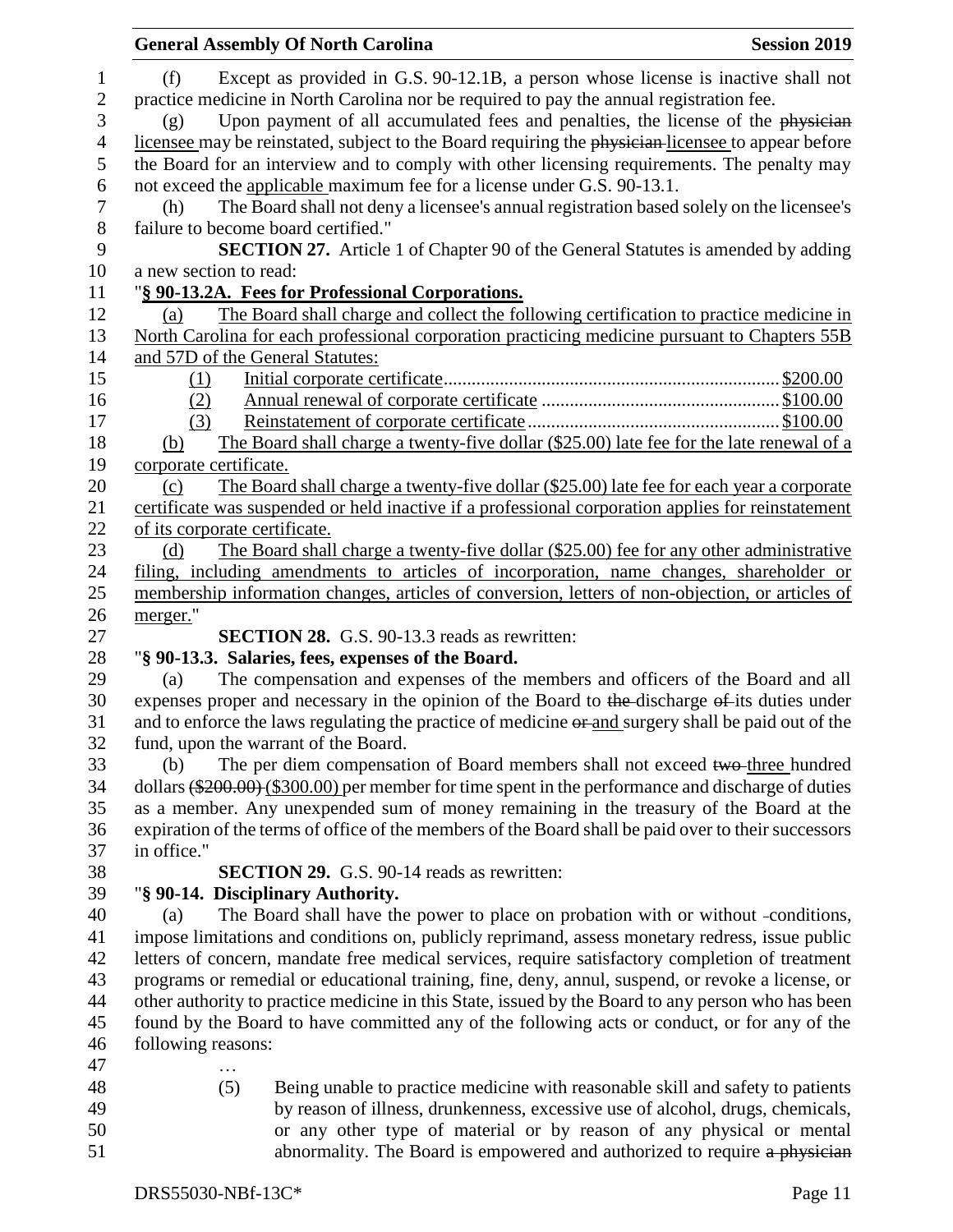|       | <b>General Assembly Of North Carolina</b>                                                                                                                                                                                                                                                                                                                                                                                                                                                        | <b>Session 2019</b> |
|-------|--------------------------------------------------------------------------------------------------------------------------------------------------------------------------------------------------------------------------------------------------------------------------------------------------------------------------------------------------------------------------------------------------------------------------------------------------------------------------------------------------|---------------------|
|       | licensed by it an applicant or licensee to submit to a mental or physical<br>examination by physicians or physician assistants, or mental examinations by<br>other licensed health care providers acting within the scope of their practice<br>as allowed by law designated by the Board during the pendency of a license<br>application and before or after charges may be presented against the physician,<br>applicant or licensee, and the results of the examination shall be admissible in |                     |
|       | evidence in a hearing before the Board. Failure to comply with an order<br>pursuant to this subsection may be considered unprofessional conduct as<br>defined in $90-14(a)(6)$ .                                                                                                                                                                                                                                                                                                                 |                     |
| (6)   | Unprofessional conduct, including, but not limited to, departure from, or the<br>failure to conform to, the standards of acceptable and prevailing medical                                                                                                                                                                                                                                                                                                                                       |                     |
|       | practice, or the ethics of the medical profession, irrespective of whether or not                                                                                                                                                                                                                                                                                                                                                                                                                |                     |
|       | a patient is injured thereby, or the committing of any act contrary to honesty,                                                                                                                                                                                                                                                                                                                                                                                                                  |                     |
|       | justice, or good morals, whether the same is committed in the course of the                                                                                                                                                                                                                                                                                                                                                                                                                      |                     |
|       | licensee's practice or otherwise, and whether committed within or without                                                                                                                                                                                                                                                                                                                                                                                                                        |                     |
|       | North Carolina. The Board shall not revoke the license of or deny a license to                                                                                                                                                                                                                                                                                                                                                                                                                   |                     |
|       | a person, or discipline a licensee in any manner, solely because of that person's                                                                                                                                                                                                                                                                                                                                                                                                                |                     |
|       | practice of a therapy that is experimental, nontraditional, or that departs from                                                                                                                                                                                                                                                                                                                                                                                                                 |                     |
|       | acceptable and prevailing medical practices unless, by competent evidence,                                                                                                                                                                                                                                                                                                                                                                                                                       |                     |
|       | the Board can establish that the treatment has a safety risk greater than the                                                                                                                                                                                                                                                                                                                                                                                                                    |                     |
|       | prevailing treatment or that the treatment is generally not effective.                                                                                                                                                                                                                                                                                                                                                                                                                           |                     |
| (11)  |                                                                                                                                                                                                                                                                                                                                                                                                                                                                                                  |                     |
|       | Lack of professional competence to practice medicine with a reasonable<br>degree of skill and safety for patients or failing to maintain acceptable                                                                                                                                                                                                                                                                                                                                              |                     |
|       | standards of one or more areas of professional physician practice. care. In this                                                                                                                                                                                                                                                                                                                                                                                                                 |                     |
|       | connection the Board may consider repeated acts of a physician indicating the                                                                                                                                                                                                                                                                                                                                                                                                                    |                     |
|       | physician's an applicant or licensee's failure to properly treat a patient. The                                                                                                                                                                                                                                                                                                                                                                                                                  |                     |
|       | Board may, upon reasonable grounds, require a physician an applicant or                                                                                                                                                                                                                                                                                                                                                                                                                          |                     |
|       | licensee to submit to inquiries or examinations, written or oral, as the Board                                                                                                                                                                                                                                                                                                                                                                                                                   |                     |
|       | deems necessary to determine the professional qualifications of such-that                                                                                                                                                                                                                                                                                                                                                                                                                        |                     |
|       | applicant or licensee. Failure to comply with an order pursuant to this                                                                                                                                                                                                                                                                                                                                                                                                                          |                     |
|       | subsection may be considered unprofessional conduct as defined in                                                                                                                                                                                                                                                                                                                                                                                                                                |                     |
|       | $G.S. 90-14(a)(6)$ . In order to annul, suspend, deny, or revoke a license of an                                                                                                                                                                                                                                                                                                                                                                                                                 |                     |
|       | accused person, the Board shall find by the greater weight of the evidence that                                                                                                                                                                                                                                                                                                                                                                                                                  |                     |
|       | the care provided was not in accordance with the standards of practice for the                                                                                                                                                                                                                                                                                                                                                                                                                   |                     |
|       | procedures or treatments administered.                                                                                                                                                                                                                                                                                                                                                                                                                                                           |                     |
| (11a) | Not actively practiced medicine or practiced as a physician assistant, as a                                                                                                                                                                                                                                                                                                                                                                                                                      |                     |
|       | licensee, or having not maintained continued competency, as determined by                                                                                                                                                                                                                                                                                                                                                                                                                        |                     |
|       | the Board, for the two-year period immediately preceding the filing of an                                                                                                                                                                                                                                                                                                                                                                                                                        |                     |
|       | application for an initial license from the Board or the filing of a request,                                                                                                                                                                                                                                                                                                                                                                                                                    |                     |
|       | petition, motion, or application to reactivate or reinstate an inactive,                                                                                                                                                                                                                                                                                                                                                                                                                         |                     |
|       | suspended, or revoked license previously issued by the Board. The Board is                                                                                                                                                                                                                                                                                                                                                                                                                       |                     |
|       | authorized to adopt any rules or regulations it deems necessary to carry out                                                                                                                                                                                                                                                                                                                                                                                                                     |                     |
|       | the provisions of this subdivision.                                                                                                                                                                                                                                                                                                                                                                                                                                                              |                     |
| (12)  | Promotion of the sale of drugs, devices, appliances or goods for a patient, or                                                                                                                                                                                                                                                                                                                                                                                                                   |                     |
|       | providing services to a patient, in such a manner as to exploit the patient, and                                                                                                                                                                                                                                                                                                                                                                                                                 |                     |
|       | upon a finding of the exploitation, the Board may order the licensee pay                                                                                                                                                                                                                                                                                                                                                                                                                         |                     |
|       | restitution be made to the payer of the bill, whether the patient or the insurer,                                                                                                                                                                                                                                                                                                                                                                                                                |                     |
|       | by the physician; provided that a determination of the amount of restitution                                                                                                                                                                                                                                                                                                                                                                                                                     |                     |
|       | shall be based on credible testimony in the record.                                                                                                                                                                                                                                                                                                                                                                                                                                              |                     |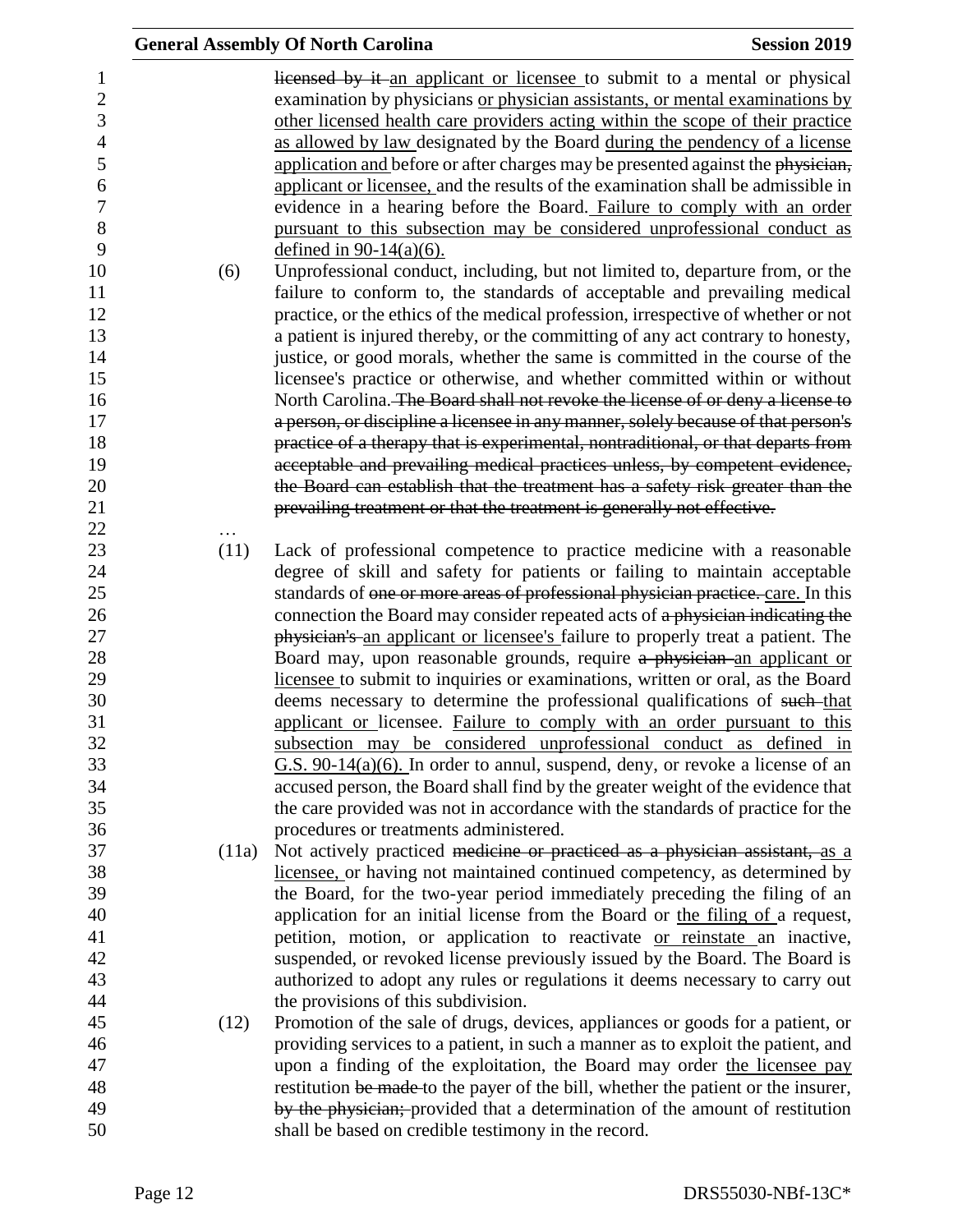|                                                                                                            |                    | <b>General Assembly Of North Carolina</b>                                               | <b>Session 2019</b>                                                                                                                                                                                                                                                                                                                                                                                                                                                                                                                                                                                                                                                                                                                                                                                                                                                                                                                                                                     |
|------------------------------------------------------------------------------------------------------------|--------------------|-----------------------------------------------------------------------------------------|-----------------------------------------------------------------------------------------------------------------------------------------------------------------------------------------------------------------------------------------------------------------------------------------------------------------------------------------------------------------------------------------------------------------------------------------------------------------------------------------------------------------------------------------------------------------------------------------------------------------------------------------------------------------------------------------------------------------------------------------------------------------------------------------------------------------------------------------------------------------------------------------------------------------------------------------------------------------------------------------|
| 1<br>$\overline{c}$<br>3<br>$\overline{4}$<br>5<br>6<br>$\boldsymbol{7}$<br>8<br>9<br>10<br>11<br>12<br>13 | (13)<br>(14)       | investigation is an action against a license to practice medicine practice.             | Having a license to practice medicine or the authority to practice medicine<br>revoked, suspended, restricted, or acted against or having a license to practice<br>medicine-denied by the licensing authority of any jurisdiction. jurisdiction,<br>including Canada, United Kingdom, and Australia. For purposes of this<br>subdivision, the licensing authority's acceptance of a license to practice<br>medicine-voluntarily relinquished by a physician-licensee or relinquished by<br>stipulation, consent order, or other settlement in response to or in anticipation<br>of the filing of administrative charges against the physician's licensee's<br>license, or an inactivation or voluntary surrender of a license while under<br>The failure to comply with an order issued under this Article or the failure to<br>respond, within a reasonable period of time and in a reasonable manner as<br>determined by the Board, to inquiries from the Board concerning any matter |
| 14                                                                                                         |                    | affecting the license to practice medicine.                                             |                                                                                                                                                                                                                                                                                                                                                                                                                                                                                                                                                                                                                                                                                                                                                                                                                                                                                                                                                                                         |
| 15<br>16<br>17<br>18                                                                                       | (15)<br>(16)       | rules adopted by the Board.<br>A violation of any provision of this Article.            | The failure to complete an amount not to exceed 150 hours of continuing<br>medical education during any three consecutive calendar years pursuant to                                                                                                                                                                                                                                                                                                                                                                                                                                                                                                                                                                                                                                                                                                                                                                                                                                    |
| 19                                                                                                         | (17)               | Failure to make reports as required by this Article.                                    |                                                                                                                                                                                                                                                                                                                                                                                                                                                                                                                                                                                                                                                                                                                                                                                                                                                                                                                                                                                         |
| 20                                                                                                         |                    |                                                                                         | The Board may, in its discretion and upon such terms and conditions and for such period of                                                                                                                                                                                                                                                                                                                                                                                                                                                                                                                                                                                                                                                                                                                                                                                                                                                                                              |
| 21                                                                                                         |                    |                                                                                         | time as it may prescribe, restore a license so revoked or otherwise acted upon, except that no                                                                                                                                                                                                                                                                                                                                                                                                                                                                                                                                                                                                                                                                                                                                                                                                                                                                                          |
| 22                                                                                                         |                    |                                                                                         | license that has been revoked shall be restored for a period of two years following the date of                                                                                                                                                                                                                                                                                                                                                                                                                                                                                                                                                                                                                                                                                                                                                                                                                                                                                         |
| 23                                                                                                         | revocation.        |                                                                                         |                                                                                                                                                                                                                                                                                                                                                                                                                                                                                                                                                                                                                                                                                                                                                                                                                                                                                                                                                                                         |
| 24                                                                                                         | .                  |                                                                                         |                                                                                                                                                                                                                                                                                                                                                                                                                                                                                                                                                                                                                                                                                                                                                                                                                                                                                                                                                                                         |
| 25                                                                                                         | (c)                |                                                                                         | A Except as provided in subsection (c1) of this section, a felony conviction shall result                                                                                                                                                                                                                                                                                                                                                                                                                                                                                                                                                                                                                                                                                                                                                                                                                                                                                               |
| 26                                                                                                         |                    |                                                                                         | in the automatic revocation of a license issued by the Board, unless the Board orders otherwise                                                                                                                                                                                                                                                                                                                                                                                                                                                                                                                                                                                                                                                                                                                                                                                                                                                                                         |
| 27                                                                                                         |                    |                                                                                         | or receives a request for a hearing from the person within 60 days of receiving notice from the                                                                                                                                                                                                                                                                                                                                                                                                                                                                                                                                                                                                                                                                                                                                                                                                                                                                                         |
| 28                                                                                                         |                    |                                                                                         | Board, after the conviction, of the provisions of this subsection. If the Board receives a timely                                                                                                                                                                                                                                                                                                                                                                                                                                                                                                                                                                                                                                                                                                                                                                                                                                                                                       |
| 29                                                                                                         |                    | request for a hearing in such a case, the provisions of G.S. 90-14.2 shall be followed. |                                                                                                                                                                                                                                                                                                                                                                                                                                                                                                                                                                                                                                                                                                                                                                                                                                                                                                                                                                                         |
| 30                                                                                                         | (c1)               |                                                                                         | A felony conviction under Article 7B of Chapter 14 of the General Statutes shall result                                                                                                                                                                                                                                                                                                                                                                                                                                                                                                                                                                                                                                                                                                                                                                                                                                                                                                 |
| 31                                                                                                         |                    |                                                                                         | in the automatic denial or revocation of a license issued by the Board, and that denial or                                                                                                                                                                                                                                                                                                                                                                                                                                                                                                                                                                                                                                                                                                                                                                                                                                                                                              |
| 32                                                                                                         |                    |                                                                                         | revocation shall be permanent, and the applicant or licensee shall be ineligible for reapplication,                                                                                                                                                                                                                                                                                                                                                                                                                                                                                                                                                                                                                                                                                                                                                                                                                                                                                     |
| 33                                                                                                         |                    | relicensure, reinstatement, or restoration under subsection $(c2)$ of this section.     |                                                                                                                                                                                                                                                                                                                                                                                                                                                                                                                                                                                                                                                                                                                                                                                                                                                                                                                                                                                         |
| 34                                                                                                         | (c2)               |                                                                                         | Except as provided in subsection $(c1)$ of this section, where the Board has exercised                                                                                                                                                                                                                                                                                                                                                                                                                                                                                                                                                                                                                                                                                                                                                                                                                                                                                                  |
| 35                                                                                                         |                    |                                                                                         | its authority pursuant to this section to revoke a license, the holder of the revoked license will                                                                                                                                                                                                                                                                                                                                                                                                                                                                                                                                                                                                                                                                                                                                                                                                                                                                                      |
| 36                                                                                                         | of the revocation. |                                                                                         | not be eligible to make an application for reinstatement before two years from the effective date                                                                                                                                                                                                                                                                                                                                                                                                                                                                                                                                                                                                                                                                                                                                                                                                                                                                                       |
| 37<br>38                                                                                                   |                    |                                                                                         |                                                                                                                                                                                                                                                                                                                                                                                                                                                                                                                                                                                                                                                                                                                                                                                                                                                                                                                                                                                         |
| 39                                                                                                         | (g)                |                                                                                         | Prior to taking action against any licensee for providing care not in accordance with                                                                                                                                                                                                                                                                                                                                                                                                                                                                                                                                                                                                                                                                                                                                                                                                                                                                                                   |
| 40                                                                                                         |                    |                                                                                         | the standards of practice of care for the procedures or treatments administered, the Board shall                                                                                                                                                                                                                                                                                                                                                                                                                                                                                                                                                                                                                                                                                                                                                                                                                                                                                        |
| 41                                                                                                         |                    |                                                                                         | whenever practical consult with a licensee who routinely utilizes or is familiar with the same                                                                                                                                                                                                                                                                                                                                                                                                                                                                                                                                                                                                                                                                                                                                                                                                                                                                                          |
| 42                                                                                                         |                    |                                                                                         | modalities and who has an understanding of the standards of practice for the modality                                                                                                                                                                                                                                                                                                                                                                                                                                                                                                                                                                                                                                                                                                                                                                                                                                                                                                   |
| 43                                                                                                         |                    |                                                                                         | administered. Information obtained as result of the consultation shall be available to the licensee                                                                                                                                                                                                                                                                                                                                                                                                                                                                                                                                                                                                                                                                                                                                                                                                                                                                                     |
| 44                                                                                                         |                    | at the informal nonpublic precharge conference.                                         |                                                                                                                                                                                                                                                                                                                                                                                                                                                                                                                                                                                                                                                                                                                                                                                                                                                                                                                                                                                         |
| 45                                                                                                         |                    |                                                                                         |                                                                                                                                                                                                                                                                                                                                                                                                                                                                                                                                                                                                                                                                                                                                                                                                                                                                                                                                                                                         |
| 46                                                                                                         | (i)                |                                                                                         | At the time of first communication from the Board or agent of the Board to a licensee                                                                                                                                                                                                                                                                                                                                                                                                                                                                                                                                                                                                                                                                                                                                                                                                                                                                                                   |
| 47                                                                                                         |                    |                                                                                         | regarding a complaint or investigation, the Board shall provide notice in writing to the licensee                                                                                                                                                                                                                                                                                                                                                                                                                                                                                                                                                                                                                                                                                                                                                                                                                                                                                       |
| 48                                                                                                         |                    |                                                                                         | that informs the licensee: (i) of the existence of any complaint or other information forming the                                                                                                                                                                                                                                                                                                                                                                                                                                                                                                                                                                                                                                                                                                                                                                                                                                                                                       |
| 49                                                                                                         |                    |                                                                                         | basis for the initiation of an investigation; (ii) that the licensee may retain counsel; (iii) how the                                                                                                                                                                                                                                                                                                                                                                                                                                                                                                                                                                                                                                                                                                                                                                                                                                                                                  |
| 50                                                                                                         |                    |                                                                                         | Board will communicate with the licensee regarding the investigation or disciplinary proceeding                                                                                                                                                                                                                                                                                                                                                                                                                                                                                                                                                                                                                                                                                                                                                                                                                                                                                         |
| 51                                                                                                         |                    |                                                                                         | in accordance with subsections $(m)$ and $(n)$ of this section; $(iv)$ section; $(iv)$ that the licensee has                                                                                                                                                                                                                                                                                                                                                                                                                                                                                                                                                                                                                                                                                                                                                                                                                                                                            |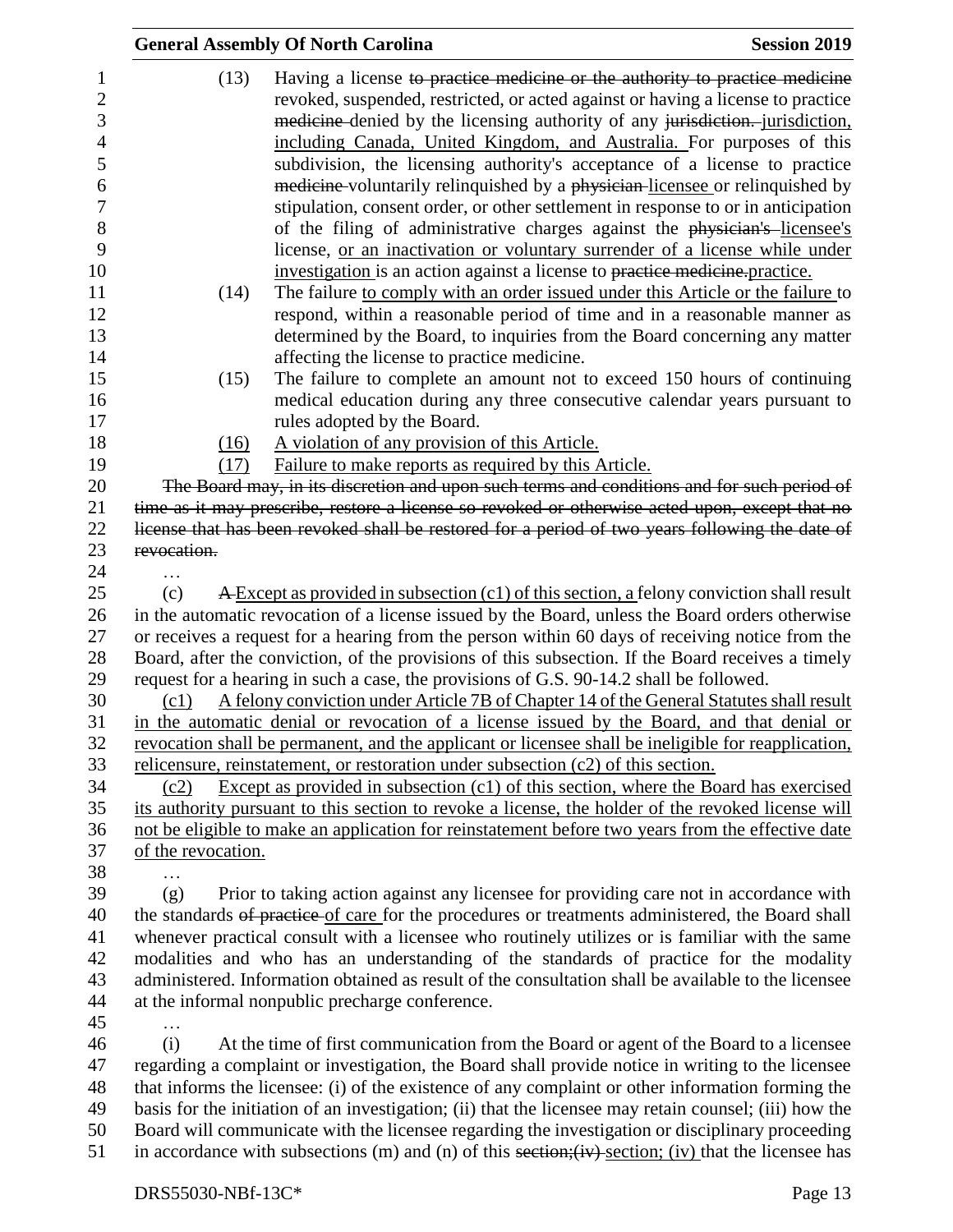#### **General Assembly Of North Carolina Session 2019 Session 2019**

 a duty to respond to inquiries from the Board concerning any matter affecting the license, and all information supplied to the Board and its staff will be considered by the Board in making a determination with regard to the matter under investigation; (v) that the Board will complete its investigation within six months or provide an explanation as to why it must be extended; and (vi) that if the Board makes a decision to initiate public disciplinary proceedings, the licensee may request in writing an informal nonpublic precharge conference.

 (j) After the Board has made a nonpublic determination to initiate disciplinary proceedings, but before public charges have been issued, the licensee requesting so in writing, shall be entitled to an informal nonpublic precharge conference. At least five days prior to the informal nonpublic precharge conference, the Board will provide to the licensee the following: (i) all relevant information obtained during an investigation, including exculpatory evidence except for information that would identify an anonymous complainant; (ii) the substance of any written expert opinion that the Board relied upon, not including information that would identify an anonymous complainant or expert reviewer; (iii) notice that the licensee may retain counsel, and if the licensee retains counsel all communications from the Board or agent of the Board regarding the disciplinary proceeding will be made through the licensee's counsel; (iv) notice that if a Board member initiated the investigation then that Board member will not participate in the adjudication of the matter before the Board or hearing committee; (v) notice that the Board may use an administrative law judge or designate hearing officers to conduct hearings as a hearing committee to take evidence; (vi) notice that the hearing shall proceed in the manner prescribed in Article 3A of Chapter 150B of the General Statutes and as otherwise provided in this Article; and (vii) any Board member who serves as a hearing officer in this capacity shall not serve as part of the quorum that determines the final agency decision. The provisions of this section do 24 not apply where the Board has exercised its authority under G.S. 150B-3(c) and issued an order of summary suspension.

26 (k) Unless the conditions specified in G.S. 150B-3(c) exist, the Board shall not When the Board has made a determination that the public health, safety, or welfare requires emergency action, the Board may seek to require of a licensee the taking of any action adversely impacting the licensee's medical practice or license without first giving notice of the proposed action, the basis for the proposed action, and information required under subsection (i) of this section. …."

**SECTION 30.** G.S. 90-14.1 reads as rewritten:

"**§ 90-14.1. Judicial review of Board's decision denying issuance of a license.**

 Whenever the North Carolina Medical Board has determined that a person who has duly made application to take an examination to be given by the Board showing his education, training and other qualifications required by said Board, or that a person who has taken and passed an examination given by the Board, has failed to satisfy the Board of his qualifications to be examined or an applicant fails to satisfy the Board of the applicant's qualifications to be issued a license, for any cause other than failure to pass an examination, the Board shall immediately notify such person of its decision, and indicate in what respect the applicant has so failed to satisfy the Board. Such applicant shall be given a formal hearing before the Board upon request 42 of such applicant filed with or mailed by registered mail to the secretary of the Board at Raleigh, 43 North Carolina, within 10 days after receipt of the Board's decision, stating the reasons for such request. The Board shall within 20 days of receipt of such request notify such applicant of the time and place of a public hearing, which shall be held within a reasonable time. The burden of 46 satisfying the Board of his the applicant's qualifications for licensure shall be upon the applicant. 47 Following such hearing, the Board shall determine whether the applicant is qualified to be 48 examined or is entitled to be licensed as the case may be. licensed. Any such decision of the 49 Board shall be subject to judicial review upon appeal to the Superior Court of Wake County superior court of the county where the Board is located upon the filing with the Board of a written notice of appeal with exceptions taken to the decision of the Board within 20 days after service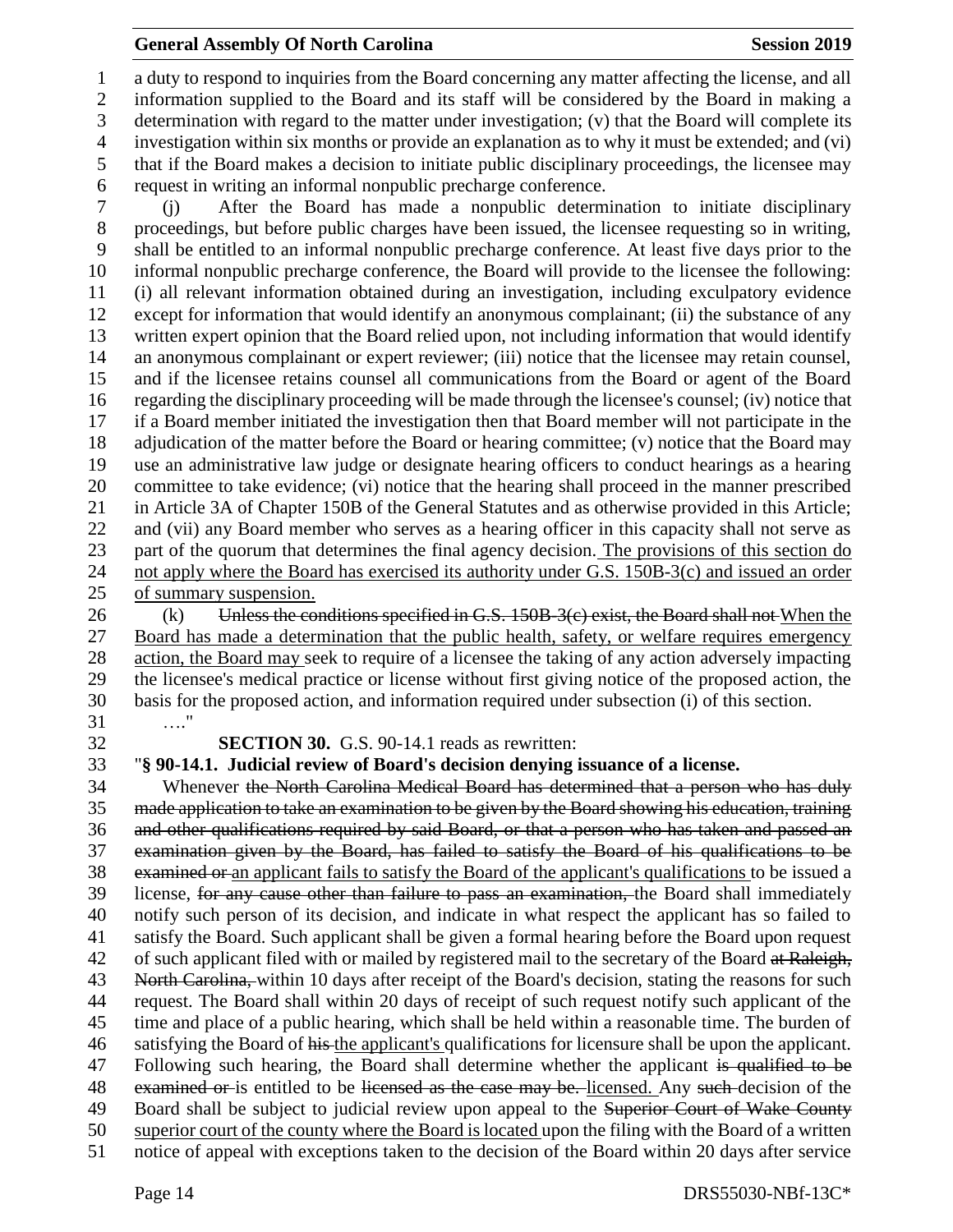#### **General Assembly Of North Carolina Session 2019 Session 2019**

 of notice of the Board's final decision. Within 30 days after receipt of notice of appeal, the 2 secretary of the Board shall certify to the clerk of the Superior Court of Wake County-superior court of the county where the Board is located the record of the case which shall include a copy of the notice of hearing, a transcript of the testimony and evidence received at the hearing, a copy of the decision of the Board, and a copy of the notice of appeal and exceptions. Upon appeal the case shall be heard by the judge without a jury, upon the record, except that in cases of alleged omissions or errors in the record, testimony may be taken by the court. The decision of the Board shall be upheld unless the substantial rights of the applicant have been prejudiced because the decision of the Board is in violation of law or is not supported by any evidence admissible under 10 this Article, or is arbitrary or capricious. Each party to the review proceeding may appeal to the Supreme Court as hereinafter provided in G.S. 90-14.11." **SECTION 31.** G.S. 90-14.2(a) reads as rewritten:

 "(a) Before the Board shall take disciplinary action against any license granted by it, the 14 licensee shall be given a written notice indicating the charges made against the licensee, which 15 notice may be prepared by a committee or one or more members of the Board designated by the 16 Board, licensee and stating that the licensee will be given an opportunity to be heard concerning the charges at a time and place stated in the notice, or at a time and place to be thereafter designated by the Board, and the Board shall hold a public hearing not less than 30 days from the date of the service of notice upon the licensee, at which the licensee may appear personally and through counsel, may cross examine witnesses and present evidence in the licensee's own behalf. A licensee who is mentally incompetent shall be represented at such hearing and shall be served with notice as herein provided by and through a guardian ad litem appointed by the clerk of the court of the county in which the licensee resides. The licensee may file written answers to the charges within 30 days after the service of the notice, which answer shall become a part of the record but shall not constitute evidence in the case."

**SECTION 32.** G.S. 90-14.5 reads as rewritten:

# "**§ 90-14.5. Use of hearing committee and depositions; recommended decisions; appointment of hearing officers.**

…

 (a1) The Board may use an administrative law judge consistent with Article 3A of Chapter 150B of the General Statutes in lieu of a hearing committee so long as the Board has not solely 32 alleged that the licensee failed to meet an applicable standard of medical-care. Notwithstanding this subsection, the Board may use an administrative law judge consistent with Article 3A of Chapter 150B of the General Statutes if the licensee is a current or former Board member.

 (b) Evidence and testimony may be presented at hearings before the Board or a hearing committee in the form of depositions before any person authorized to administer oaths in accordance with the procedure for the taking of depositions in civil actions in the superior court. …." **SECTION 33.** G.S. 90-14.6 reads as rewritten:

# "**§ 90-14.6. Evidence admissible.**

…

 (c1) Evidence and testimony may be presented at hearings before the Board or a hearing committee in the form of depositions before any person authorized to administer oaths in accordance with the procedure for the taking of depositions in civil actions in the superior court. (d) When evidence is not reasonably available under the Rules of Civil Procedure and Rules of Evidence to show relevant facts, then the most reliable and substantial evidence

- available shall be admitted. At the discretion of the presiding officer of the hearing, the Board may receive witness testimony at a hearing by means of telephone or videoconferencing." **SECTION 34.** G.S. 90-14.8(b) reads as written:
	-

 "(b) A licensee against whom any public disciplinary sanction is imposed by the Board 51 may obtain a review of the decision of the Board in the Superior Court of Wake County, superior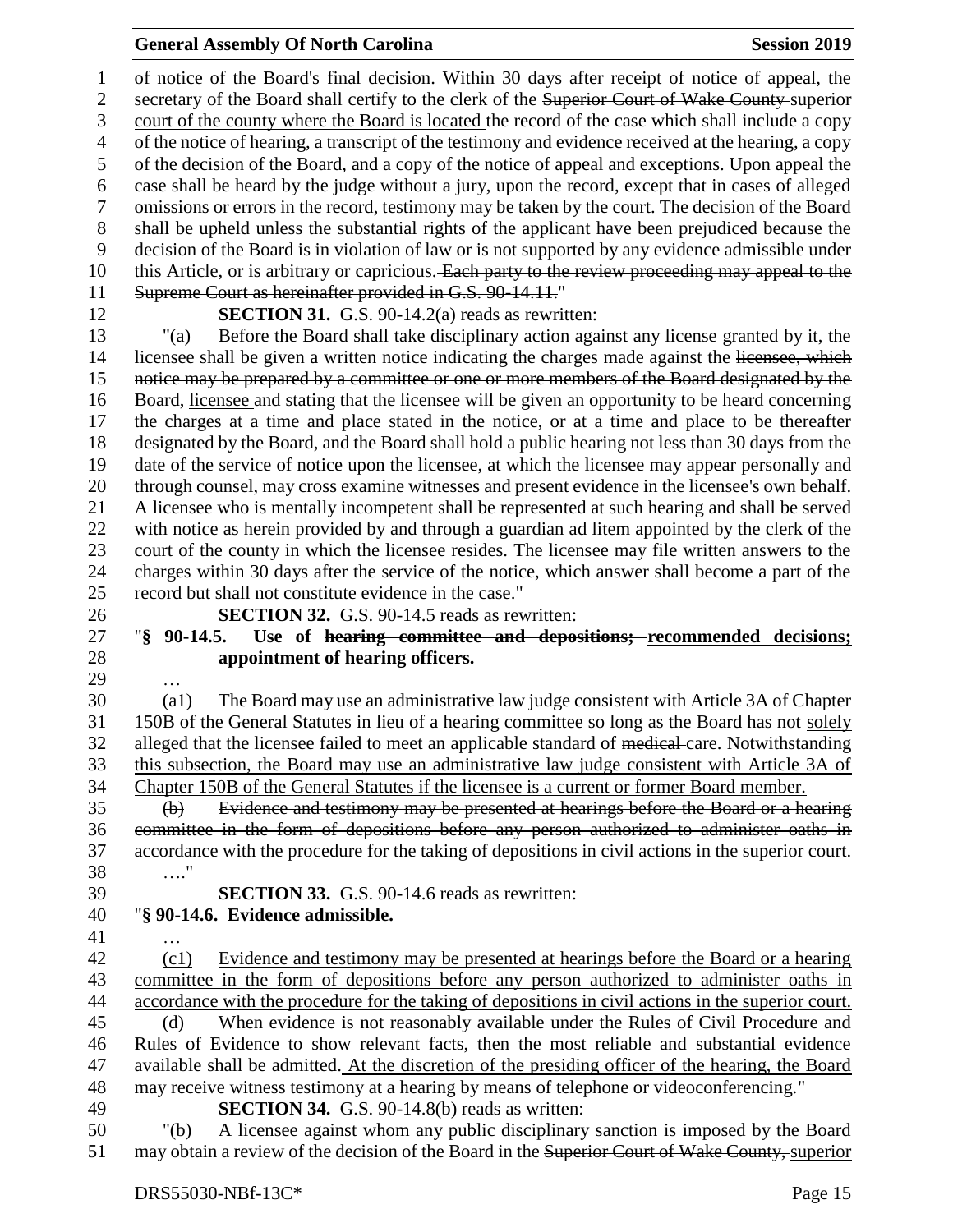#### court of the county where the Board is located or the county in which the licensee resides, upon filing with the secretary of the Board a written notice of appeal within 30 days after the date of the service of the decision of the Board, stating all exceptions taken to the decision of the Board and indicating the court in which the appeal is to be heard. The court shall schedule and hear the case within six months of the filing of the appeal." **SECTION 35.** G.S. 90-14.13 reads as rewritten: "**§ 90-14.13. Reports of disciplinary action by health care institutions; reports of**  8 **professional liability insurance awards or settlements; immunity from liability.**<br>
9 (a) The chief administrative officer of every licensed hospital or other health care (a) The chief administrative officer of every licensed hospital or other health care institution, including Health Maintenance Organizations, as defined in G.S. 58-67-5, preferred providers, as defined in G.S. 58-50-56, and all other provider organizations that issue credentials 12 to physicians who practice medicine in the State, persons licensed under this Article shall, after consultation with the chief of staff of that institution, report to the Board the following actions involving a physician's privileges to practice in that institution within 30 days of the date that the action takes effect: (1) A summary revocation, summary suspension, or summary limitation of privileges, regardless of whether the action has been finally determined. (2) A revocation, suspension, or limitation of privileges that has been finally determined by the governing body of the institution. 20 (3) A resignation from practice or voluntary reduction of privileges.privileges while under investigation or threat of investigation. (4) Any action reportable pursuant to Title IV of P.L. 99-660, the Health Care Quality Improvement Act of 1986, as amended, not otherwise reportable 24 under subdivisions (1), (2), or (3) of this subsection. 25 (a1) A hospital is not required to report: report any of the following: 26 (1) The suspension or limitation of a physician's licensee's privileges for failure to timely complete medical records. 28 (2) A resignation from practice due solely to the physician's licensee's completion of a medical residency, internship, or fellowship. The Board is authorized to adopt rules limiting the reporting requirements of subsection (a) of this section. … (b) Any licensed physician licensee who does not possess professional liability insurance insurance, or possess professional liability insurance from entities not owned and operated within this State, shall report to the Board any award of damages or any settlement of any malpractice complaint affecting his or her practice within 30 days of the award or settlement. (c) The chief administrative officer of each insurance company providing professional liability insurance for physicians who practice medicine in North Carolina, persons licensed under this Article, the administrative officer of the Liability Insurance Trust Fund Council created by G.S. 116-220, and the administrative officer of any trust fund or other fund operated or administered by a hospital authority, group, or provider shall report to the Board within 30 days any of the following: (1) Any award of damages or settlement of any claim or lawsuit affecting or involving a person licensed under this Article licensee that it insures. (2) Any cancellation or nonrenewal of its professional liability coverage of a physician, licensee, if the cancellation or nonrenewal was for cause. (3) A malpractice payment that is reportable pursuant to Title IV of P.L. 99-660, the Health Care Quality Improvement Act of 1986, as amended, not otherwise reportable under subdivision (1) or (2) of this subsection. For the purposes of this subsection, a "claim" means an oral or written request for compensation made by a patient or a patient's representative, or an offer of compensation to a

**General Assembly Of North Carolina Session 2019 Session 2019**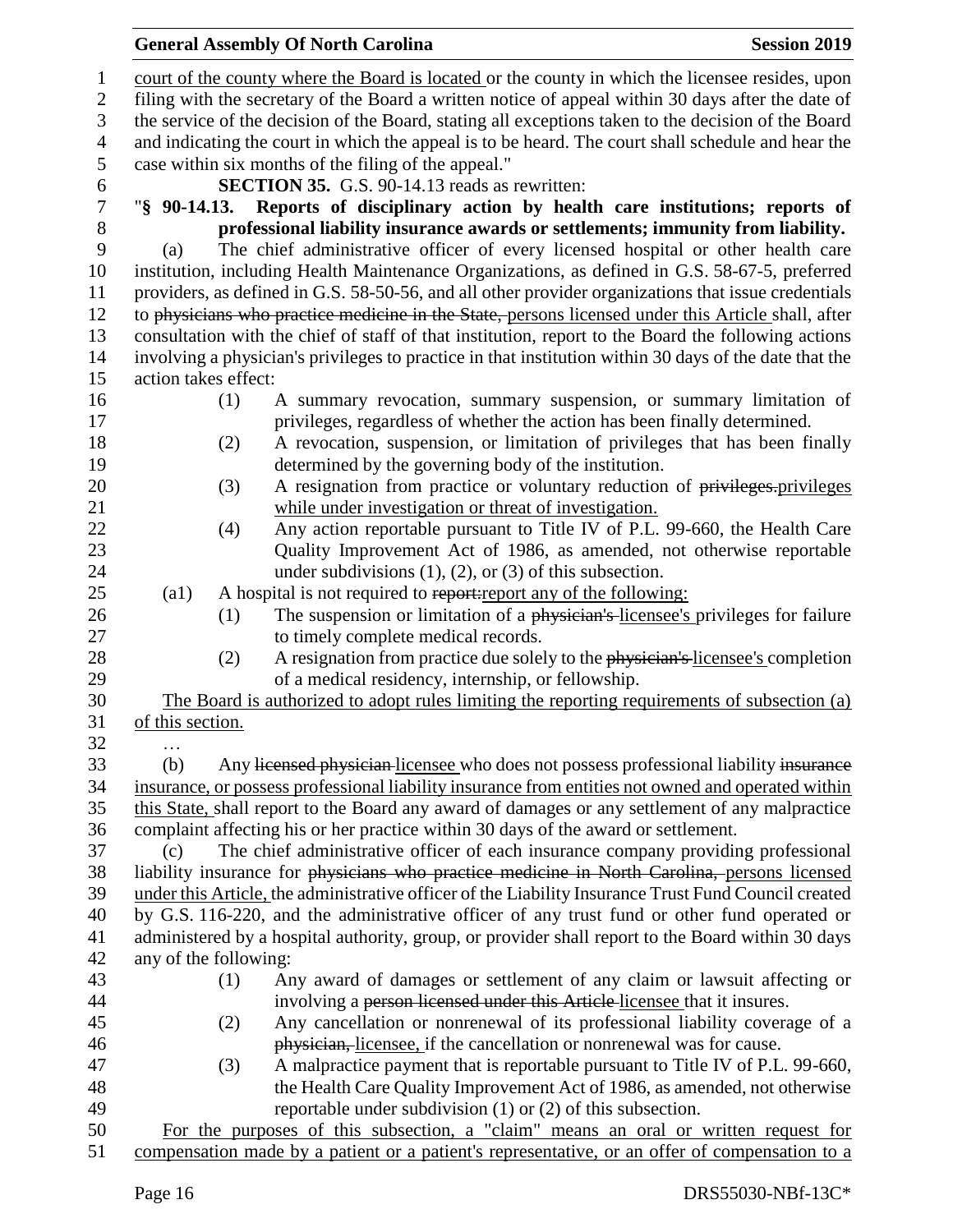|                   | <b>General Assembly Of North Carolina</b>                                                                                                                                                                                                                                                                                                                                                                                                                                                                                                                                                                                                                                                                                                                                                                                                                                                                                                                                                                                                                                                                                                                                                                                                                                                                                                                                                                                                                                                                                                                                                                                         | <b>Session 2019</b> |
|-------------------|-----------------------------------------------------------------------------------------------------------------------------------------------------------------------------------------------------------------------------------------------------------------------------------------------------------------------------------------------------------------------------------------------------------------------------------------------------------------------------------------------------------------------------------------------------------------------------------------------------------------------------------------------------------------------------------------------------------------------------------------------------------------------------------------------------------------------------------------------------------------------------------------------------------------------------------------------------------------------------------------------------------------------------------------------------------------------------------------------------------------------------------------------------------------------------------------------------------------------------------------------------------------------------------------------------------------------------------------------------------------------------------------------------------------------------------------------------------------------------------------------------------------------------------------------------------------------------------------------------------------------------------|---------------------|
|                   | patient or a patient's representative, based on a belief that the patient was injured due to care<br>affecting or involving a licensee. The Board shall determine whether the patient's care affected<br>or involved a licensee under this Article.                                                                                                                                                                                                                                                                                                                                                                                                                                                                                                                                                                                                                                                                                                                                                                                                                                                                                                                                                                                                                                                                                                                                                                                                                                                                                                                                                                               |                     |
|                   |                                                                                                                                                                                                                                                                                                                                                                                                                                                                                                                                                                                                                                                                                                                                                                                                                                                                                                                                                                                                                                                                                                                                                                                                                                                                                                                                                                                                                                                                                                                                                                                                                                   |                     |
|                   | <b>SECTION 36.</b> G.S. 90-16 reads as rewritten:<br>"§ 90-16. Self-reporting requirements; confidentiality of Board investigative information;<br>cooperation with law enforcement; patient protection; Board to keep public<br>records.                                                                                                                                                                                                                                                                                                                                                                                                                                                                                                                                                                                                                                                                                                                                                                                                                                                                                                                                                                                                                                                                                                                                                                                                                                                                                                                                                                                         |                     |
| (a)               | The North Carolina Medical Board shall keep a regular record of its proceedings with<br>the names of the members of the Board present, the names of the applicants for license, and other<br>information as to its actions. The North Carolina Medical Board shall publish the names of those<br>licensed within 30 days after granting the license.                                                                                                                                                                                                                                                                                                                                                                                                                                                                                                                                                                                                                                                                                                                                                                                                                                                                                                                                                                                                                                                                                                                                                                                                                                                                              |                     |
| (c)<br>(d)<br>(e) | All records, papers, investigative files, investigative reports, other investigative<br>information and other documents containing information in the possession of or received or<br>gathered by the Board, or its members or employees or consultants as a result of investigations,<br>inquiries, assessments, or interviews conducted in connection with a licensing, complaint,<br>assessment, potential impairment matter, disciplinary matter, or report of professional liability<br>insurance awards or settlements pursuant to G.S. 90-14.13, shall not be considered public records<br>within the meaning of Chapter 132 of the General Statutes and are privileged, confidential, and<br>not subject to discovery, subpoena, or other means of legal compulsion for release to any person<br>other than the Board, its employees or consultants involved in the application for license,<br>impairment assessment, or discipline of a license holder, except as provided in subsections (d)<br>and subsection (e1) of this section. For purposes of this subsection, investigative information<br>includes information relating to the identity of, and a report made by, a physician or other person<br>performing an expert review for the Board and transcripts of any deposition taken by Board<br>counsel in preparation for or anticipation of a hearing held pursuant to this Article but not<br>admitted into evidence at the hearing.<br>Repealed by Session Laws 2016-117, s. 2(o), effective October 1, 2016.<br>Information furnished to a licensee or applicant, or counsel for a licensee or applicant, |                     |
| (k)               | under subsection (d) of this section $G.S. 90-14(j)$ shall be subject to discovery or subpoena<br>between and among the parties in a civil case in which the licensee is a party.<br>The Board, its members and staff, may release confidential or nonpublic information                                                                                                                                                                                                                                                                                                                                                                                                                                                                                                                                                                                                                                                                                                                                                                                                                                                                                                                                                                                                                                                                                                                                                                                                                                                                                                                                                          |                     |
|                   | to any health care licensure board in this State or another state or authorized Department of Health<br>and Human Services personnel with enforcement or investigative responsibilities about the<br>issuance, denial, annulment, suspension, or revocation of a license, or the voluntary surrender of                                                                                                                                                                                                                                                                                                                                                                                                                                                                                                                                                                                                                                                                                                                                                                                                                                                                                                                                                                                                                                                                                                                                                                                                                                                                                                                           |                     |
|                   | a license by a licensee of the Board, including the reasons for the action, or an investigative report                                                                                                                                                                                                                                                                                                                                                                                                                                                                                                                                                                                                                                                                                                                                                                                                                                                                                                                                                                                                                                                                                                                                                                                                                                                                                                                                                                                                                                                                                                                            |                     |
|                   | made by the Board. any state or federal agency with investigative or enforcement responsibilities                                                                                                                                                                                                                                                                                                                                                                                                                                                                                                                                                                                                                                                                                                                                                                                                                                                                                                                                                                                                                                                                                                                                                                                                                                                                                                                                                                                                                                                                                                                                 |                     |
|                   | about any investigation conducted or any action taken by the Board. For the purposes of this                                                                                                                                                                                                                                                                                                                                                                                                                                                                                                                                                                                                                                                                                                                                                                                                                                                                                                                                                                                                                                                                                                                                                                                                                                                                                                                                                                                                                                                                                                                                      |                     |
|                   | section, the state or federal agencies receiving the information may not delegate their                                                                                                                                                                                                                                                                                                                                                                                                                                                                                                                                                                                                                                                                                                                                                                                                                                                                                                                                                                                                                                                                                                                                                                                                                                                                                                                                                                                                                                                                                                                                           |                     |
|                   | responsibilities to a nongovernmental organization. The Board shall notify the licensee within 60                                                                                                                                                                                                                                                                                                                                                                                                                                                                                                                                                                                                                                                                                                                                                                                                                                                                                                                                                                                                                                                                                                                                                                                                                                                                                                                                                                                                                                                                                                                                 |                     |
|                   | days after the information is transmitted. A summary of the information that is being transmitted                                                                                                                                                                                                                                                                                                                                                                                                                                                                                                                                                                                                                                                                                                                                                                                                                                                                                                                                                                                                                                                                                                                                                                                                                                                                                                                                                                                                                                                                                                                                 |                     |
|                   | shall be furnished to the licensee. If the licensee requests in writing within 30 days after being                                                                                                                                                                                                                                                                                                                                                                                                                                                                                                                                                                                                                                                                                                                                                                                                                                                                                                                                                                                                                                                                                                                                                                                                                                                                                                                                                                                                                                                                                                                                |                     |

 notified that the information has been transmitted, the licensee shall be furnished a copy of all information so transmitted. The notice or copies of the information shall not be provided if the information relates to an ongoing criminal investigation by any law enforcement agency or authorized Department of Health and Human Services personnel with enforcement or investigative responsibilities."

**SECTION 37.** G.S. 90-18(c) reads as rewritten: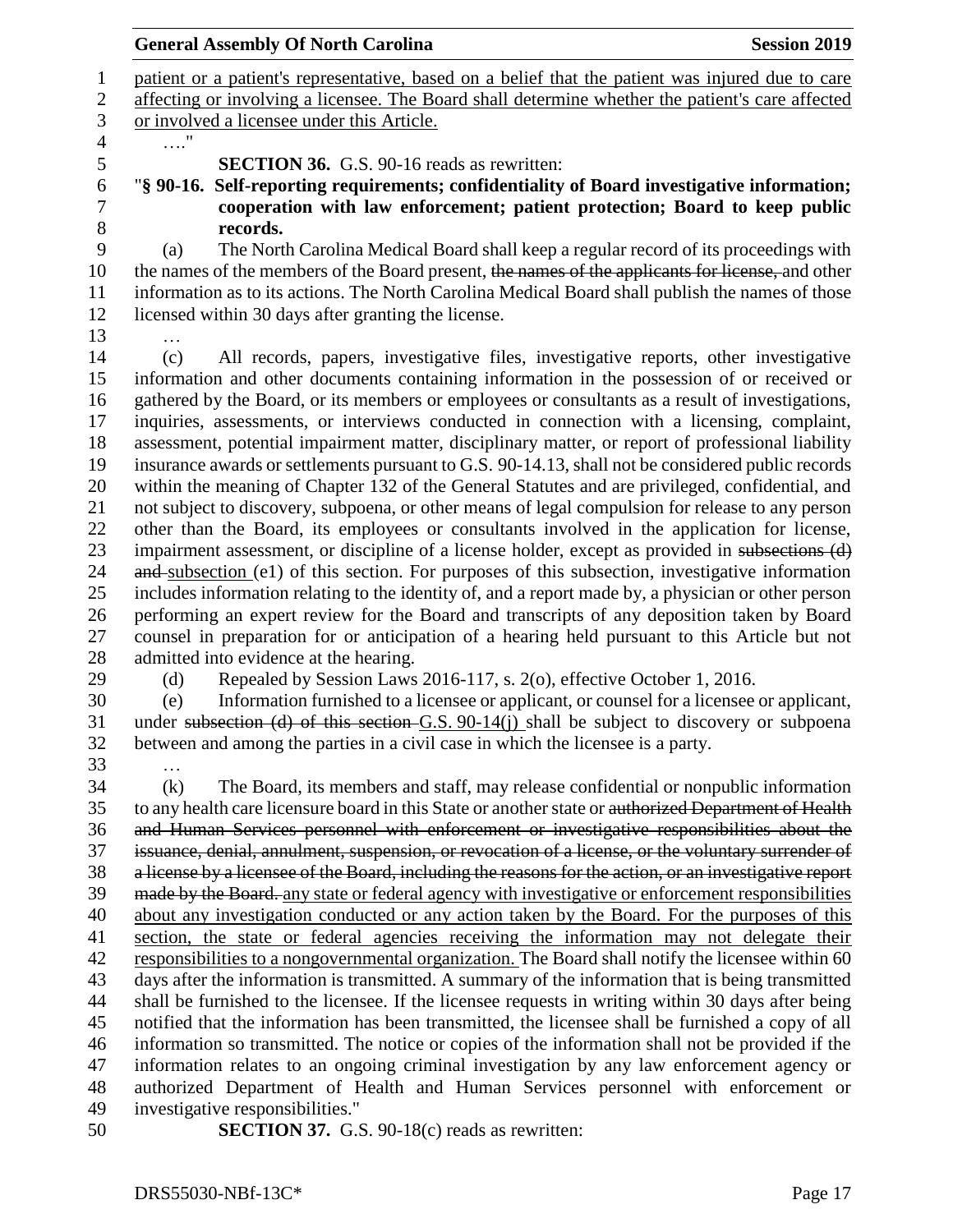|                       |                  | <b>General Assembly Of North Carolina</b>                                                                                                                                                                                                                                                                                                                                                                                                                                                                                                                                                                                                                                                                                                                                                                                                                                                                                                                                                                                                                                                                                                                                                                                                                                                                                                                                                                                                                                                                                                                                                                                                                                                                                                                                           | <b>Session 2019</b> |
|-----------------------|------------------|-------------------------------------------------------------------------------------------------------------------------------------------------------------------------------------------------------------------------------------------------------------------------------------------------------------------------------------------------------------------------------------------------------------------------------------------------------------------------------------------------------------------------------------------------------------------------------------------------------------------------------------------------------------------------------------------------------------------------------------------------------------------------------------------------------------------------------------------------------------------------------------------------------------------------------------------------------------------------------------------------------------------------------------------------------------------------------------------------------------------------------------------------------------------------------------------------------------------------------------------------------------------------------------------------------------------------------------------------------------------------------------------------------------------------------------------------------------------------------------------------------------------------------------------------------------------------------------------------------------------------------------------------------------------------------------------------------------------------------------------------------------------------------------|---------------------|
| " $(c)$<br>Article:   |                  | The following shall not constitute practicing medicine or surgery as defined in this                                                                                                                                                                                                                                                                                                                                                                                                                                                                                                                                                                                                                                                                                                                                                                                                                                                                                                                                                                                                                                                                                                                                                                                                                                                                                                                                                                                                                                                                                                                                                                                                                                                                                                |                     |
|                       | $\cdots$<br>(9)  | The practice of osteopathy by any legally licensed osteopath when engaged in<br>the practice of osteopathy as defined by law, and especially G.S. 90-129.                                                                                                                                                                                                                                                                                                                                                                                                                                                                                                                                                                                                                                                                                                                                                                                                                                                                                                                                                                                                                                                                                                                                                                                                                                                                                                                                                                                                                                                                                                                                                                                                                           |                     |
|                       | (12)             | Any person practicing radiology as hereinafter defined shall be deemed to be<br>engaged in the practice of medicine within the meaning of this Article.<br>"Radiology" shall be defined as, that method of medical practice in which<br>demonstration and examination of the normal and abnormal structures, parts<br>or functions of the human body are made by use of X ray. Any person shall<br>be regarded as engaged in the practice of radiology who makes or offers to<br>make, for a consideration, a demonstration or examination of a human being<br>or a part or parts of a human body by means of fluoroscopic exhibition or by<br>the shadow imagery registered with photographic materials and the use of X<br>rays; or holds himself out to diagnose or able to make or makes any<br>interpretation or explanation by word of mouth, writing or otherwise of the<br>meaning of such fluoroscopic or registered shadow imagery of any part of the<br>human body by use of X rays; or who treats any disease or condition of the<br>human body by the application of X rays or radium. Nothing in this<br>subdivision shall prevent the practice of radiology by any person licensed<br>under the provisions of Articles 2, 7, 8, and 12A of this Chapter."Radiology"<br>is a specialty branch of the practice of medicine in which illness or disease is<br>diagnosed or treated using various techniques or modalities, including radiant<br>energy or ionizing radiation, and ultrasound and magnetic resonance. The<br>education and training for the practice of radiology includes extensive study<br>in the physics of radiant energy and medical imaging, radiation protection,<br>and the application of ionizing radiation in the diagnosis and treatment of |                     |
|                       |                  | disease.                                                                                                                                                                                                                                                                                                                                                                                                                                                                                                                                                                                                                                                                                                                                                                                                                                                                                                                                                                                                                                                                                                                                                                                                                                                                                                                                                                                                                                                                                                                                                                                                                                                                                                                                                                            |                     |
|                       | (18)             | The practice of medicine by any nonregistered physician residing in another<br>state or foreign country who is contacted by one of the physician's regular<br>patients for treatment by use of the Internet or a toll free telephone number<br>any method of communication while the physician's patient is temporarily in<br>this State.                                                                                                                                                                                                                                                                                                                                                                                                                                                                                                                                                                                                                                                                                                                                                                                                                                                                                                                                                                                                                                                                                                                                                                                                                                                                                                                                                                                                                                           |                     |
|                       | $\ldots$ "       | <b>SECTION 38.</b> G.S. 90-18.1 reads as rewritten:                                                                                                                                                                                                                                                                                                                                                                                                                                                                                                                                                                                                                                                                                                                                                                                                                                                                                                                                                                                                                                                                                                                                                                                                                                                                                                                                                                                                                                                                                                                                                                                                                                                                                                                                 |                     |
|                       |                  | "§ 90-18.1. Limitations on physician assistants.                                                                                                                                                                                                                                                                                                                                                                                                                                                                                                                                                                                                                                                                                                                                                                                                                                                                                                                                                                                                                                                                                                                                                                                                                                                                                                                                                                                                                                                                                                                                                                                                                                                                                                                                    |                     |
| (a)                   |                  | Any person who is licensed under the provisions of G.S. 90-9.3 to perform medical                                                                                                                                                                                                                                                                                                                                                                                                                                                                                                                                                                                                                                                                                                                                                                                                                                                                                                                                                                                                                                                                                                                                                                                                                                                                                                                                                                                                                                                                                                                                                                                                                                                                                                   |                     |
|                       |                  | acts, tasks, and functions as an assistant to a physician assistant may use the title "physician"                                                                                                                                                                                                                                                                                                                                                                                                                                                                                                                                                                                                                                                                                                                                                                                                                                                                                                                                                                                                                                                                                                                                                                                                                                                                                                                                                                                                                                                                                                                                                                                                                                                                                   |                     |
|                       |                  | assistant", assistant" or "PA." Any other person who uses the title in any form or holds out to be                                                                                                                                                                                                                                                                                                                                                                                                                                                                                                                                                                                                                                                                                                                                                                                                                                                                                                                                                                                                                                                                                                                                                                                                                                                                                                                                                                                                                                                                                                                                                                                                                                                                                  |                     |
|                       |                  | a physician assistant or to be so licensed, shall be deemed to be in violation of this Article.                                                                                                                                                                                                                                                                                                                                                                                                                                                                                                                                                                                                                                                                                                                                                                                                                                                                                                                                                                                                                                                                                                                                                                                                                                                                                                                                                                                                                                                                                                                                                                                                                                                                                     |                     |
| (b)                   |                  | Physician assistants are authorized to write prescriptions for drugs under the                                                                                                                                                                                                                                                                                                                                                                                                                                                                                                                                                                                                                                                                                                                                                                                                                                                                                                                                                                                                                                                                                                                                                                                                                                                                                                                                                                                                                                                                                                                                                                                                                                                                                                      |                     |
| following conditions: |                  |                                                                                                                                                                                                                                                                                                                                                                                                                                                                                                                                                                                                                                                                                                                                                                                                                                                                                                                                                                                                                                                                                                                                                                                                                                                                                                                                                                                                                                                                                                                                                                                                                                                                                                                                                                                     |                     |
|                       |                  |                                                                                                                                                                                                                                                                                                                                                                                                                                                                                                                                                                                                                                                                                                                                                                                                                                                                                                                                                                                                                                                                                                                                                                                                                                                                                                                                                                                                                                                                                                                                                                                                                                                                                                                                                                                     |                     |
|                       | $\left(3\right)$ | The North Carolina Medical Board has assigned an identification number to<br>the physician assistant which is shown on the written prescription.                                                                                                                                                                                                                                                                                                                                                                                                                                                                                                                                                                                                                                                                                                                                                                                                                                                                                                                                                                                                                                                                                                                                                                                                                                                                                                                                                                                                                                                                                                                                                                                                                                    |                     |
|                       |                  |                                                                                                                                                                                                                                                                                                                                                                                                                                                                                                                                                                                                                                                                                                                                                                                                                                                                                                                                                                                                                                                                                                                                                                                                                                                                                                                                                                                                                                                                                                                                                                                                                                                                                                                                                                                     |                     |
| (d)                   |                  | Physician assistants are authorized to order medications, tests and treatments in<br>hospitals, clinics, nursing homes, and other health facilities under the following conditions:                                                                                                                                                                                                                                                                                                                                                                                                                                                                                                                                                                                                                                                                                                                                                                                                                                                                                                                                                                                                                                                                                                                                                                                                                                                                                                                                                                                                                                                                                                                                                                                                 |                     |
|                       |                  |                                                                                                                                                                                                                                                                                                                                                                                                                                                                                                                                                                                                                                                                                                                                                                                                                                                                                                                                                                                                                                                                                                                                                                                                                                                                                                                                                                                                                                                                                                                                                                                                                                                                                                                                                                                     |                     |
|                       |                  |                                                                                                                                                                                                                                                                                                                                                                                                                                                                                                                                                                                                                                                                                                                                                                                                                                                                                                                                                                                                                                                                                                                                                                                                                                                                                                                                                                                                                                                                                                                                                                                                                                                                                                                                                                                     |                     |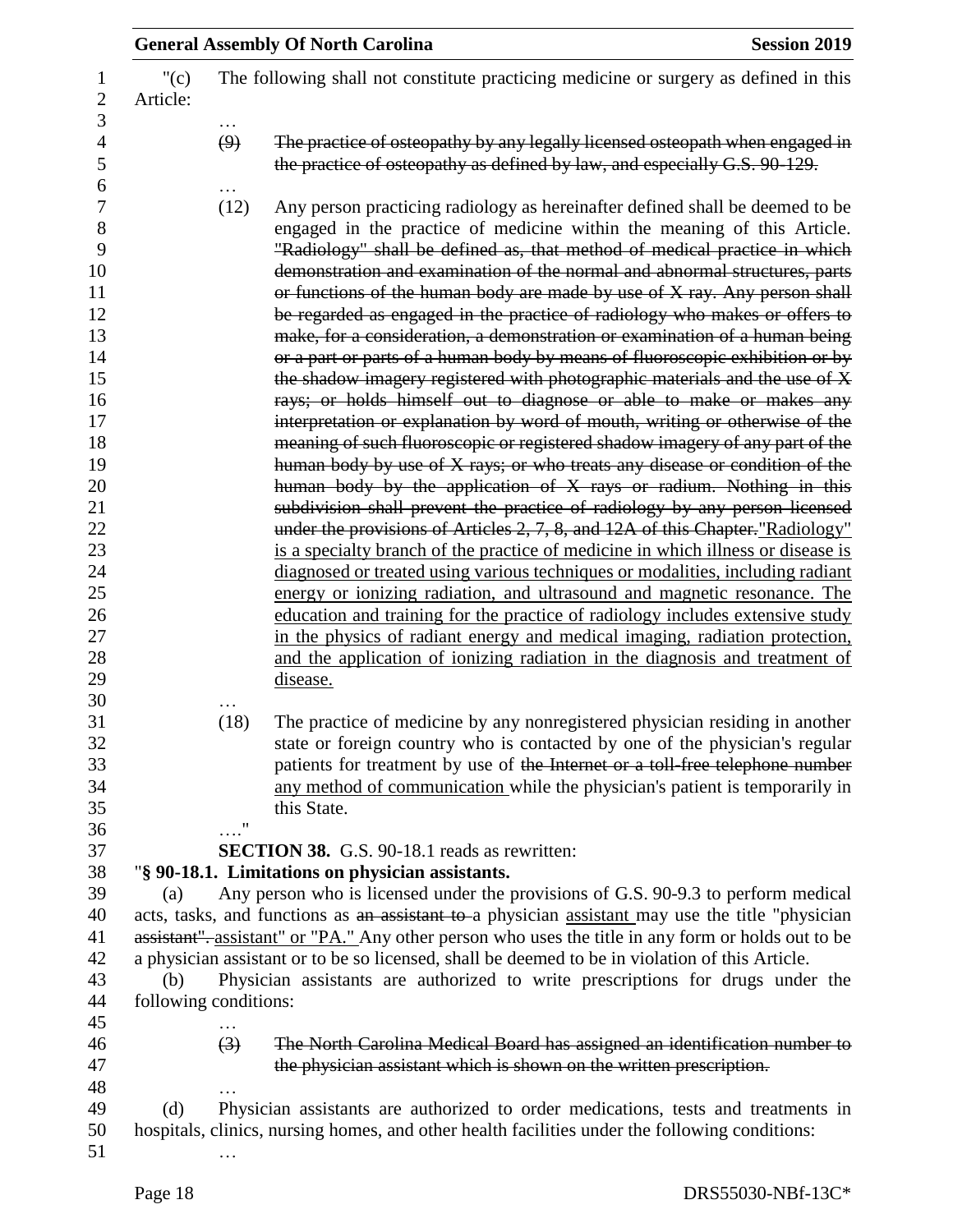|                       | <b>General Assembly Of North Carolina</b>                                                                                                                                                                                                                                                                                                                                                                                      | <b>Session 2019</b> |
|-----------------------|--------------------------------------------------------------------------------------------------------------------------------------------------------------------------------------------------------------------------------------------------------------------------------------------------------------------------------------------------------------------------------------------------------------------------------|---------------------|
| (4)                   | The hospital or other health facility has adopted a written policy, approved by<br>the medical staff after consultation with the nursing administration, policy<br>about ordering medications, tests, and treatments, including procedures for<br>verification of the physician assistants' orders by nurses and other facility<br>employees and such other procedures as are in the interest of patient health<br>and safety. |                     |
|                       |                                                                                                                                                                                                                                                                                                                                                                                                                                |                     |
| (g)                   | Any person who is licensed under G.S. 90-9.3 to perform medical acts, tasks, and<br>functions as an assistant to a physician assistant shall comply with each of the following:                                                                                                                                                                                                                                                |                     |
| (1)                   | Maintain a current and active license to practice in this State.                                                                                                                                                                                                                                                                                                                                                               |                     |
| (2)                   | Maintain an active registration with the Board.                                                                                                                                                                                                                                                                                                                                                                                |                     |
| (3)                   | Have a current Intent to Practice form filed with the Board.                                                                                                                                                                                                                                                                                                                                                                   |                     |
| $\ldots$ "            |                                                                                                                                                                                                                                                                                                                                                                                                                                |                     |
|                       | <b>SECTION 39.</b> G.S. 90-18.2 reads as rewritten:                                                                                                                                                                                                                                                                                                                                                                            |                     |
|                       | "§ 90-18.2. Limitations on nurse practitioners.                                                                                                                                                                                                                                                                                                                                                                                |                     |
| (a)                   | Any nurse approved under the provisions of $G.S. 90-18(14)$ G.S. 90-18(c)(14) to                                                                                                                                                                                                                                                                                                                                               |                     |
|                       | perform medical acts, tasks or functions may use the title "nurse practitioner." Any other person                                                                                                                                                                                                                                                                                                                              |                     |
|                       | who uses the title in any form or holds out to be a nurse practitioner or to be so approved, shall                                                                                                                                                                                                                                                                                                                             |                     |
|                       | be deemed to be in violation of this Article.                                                                                                                                                                                                                                                                                                                                                                                  |                     |
| (b)                   | Nurse practitioners are authorized to write prescriptions for drugs under all of the                                                                                                                                                                                                                                                                                                                                           |                     |
| following conditions: |                                                                                                                                                                                                                                                                                                                                                                                                                                |                     |
| (1)                   | The North Carolina Medical Board and Board of Nursing have adopted<br>regulations developed by a joint subcommittee governing the approval of<br>individual nurse practitioners to write prescriptions with such limitations as<br>the boards may determine to be in the best interest of patient health and<br>safety;safety.                                                                                                 |                     |
| (2)                   | The nurse practitioner has current approval from the boards; boards.                                                                                                                                                                                                                                                                                                                                                           |                     |
| (3)                   | The North Carolina Medical Board has assigned an identification number to<br>the nurse practitioner which is shown on the written prescription; and                                                                                                                                                                                                                                                                            |                     |
| (4)                   | The supervising physician has provided to the nurse practitioner written<br>instructions about indications and contraindications for prescribing drugs and<br>a written policy for periodic review by the physician of the drugs prescribed.                                                                                                                                                                                   |                     |
| (5)                   | A nurse practitioner shall personally consult with the supervising physician<br>prior to prescribing a targeted controlled substance as defined in Article 5 of<br>this Chapter when all of the following conditions apply:                                                                                                                                                                                                    |                     |
|                       | The patient is being treated by a facility that primarily engages in the<br>a.<br>treatment of pain by prescribing narcotic medications or advertises in<br>any medium for any type of pain management services.                                                                                                                                                                                                               |                     |
|                       | The therapeutic use of the targeted controlled substance will or is<br>$\mathbf b$ .<br>expected to exceed a period of 30 days.                                                                                                                                                                                                                                                                                                |                     |
|                       | When a targeted controlled substance prescribed in accordance with this<br>subdivision is continuously prescribed to the same patient, the nurse<br>practitioner shall consult with the supervising physician at least once every 90<br>days to verify that the prescription remains medically appropriate for the                                                                                                             |                     |
|                       | patient.                                                                                                                                                                                                                                                                                                                                                                                                                       |                     |
| (c)                   | Nurse practitioners are authorized to compound and dispense drugs under the                                                                                                                                                                                                                                                                                                                                                    |                     |
| following conditions: |                                                                                                                                                                                                                                                                                                                                                                                                                                |                     |
| (1)                   | The function is performed under the supervision of a licensed pharmacist; and                                                                                                                                                                                                                                                                                                                                                  |                     |
| (2)                   | Rules and regulations of the North Carolina Board of Pharmacy governing<br>this function are complied with.                                                                                                                                                                                                                                                                                                                    |                     |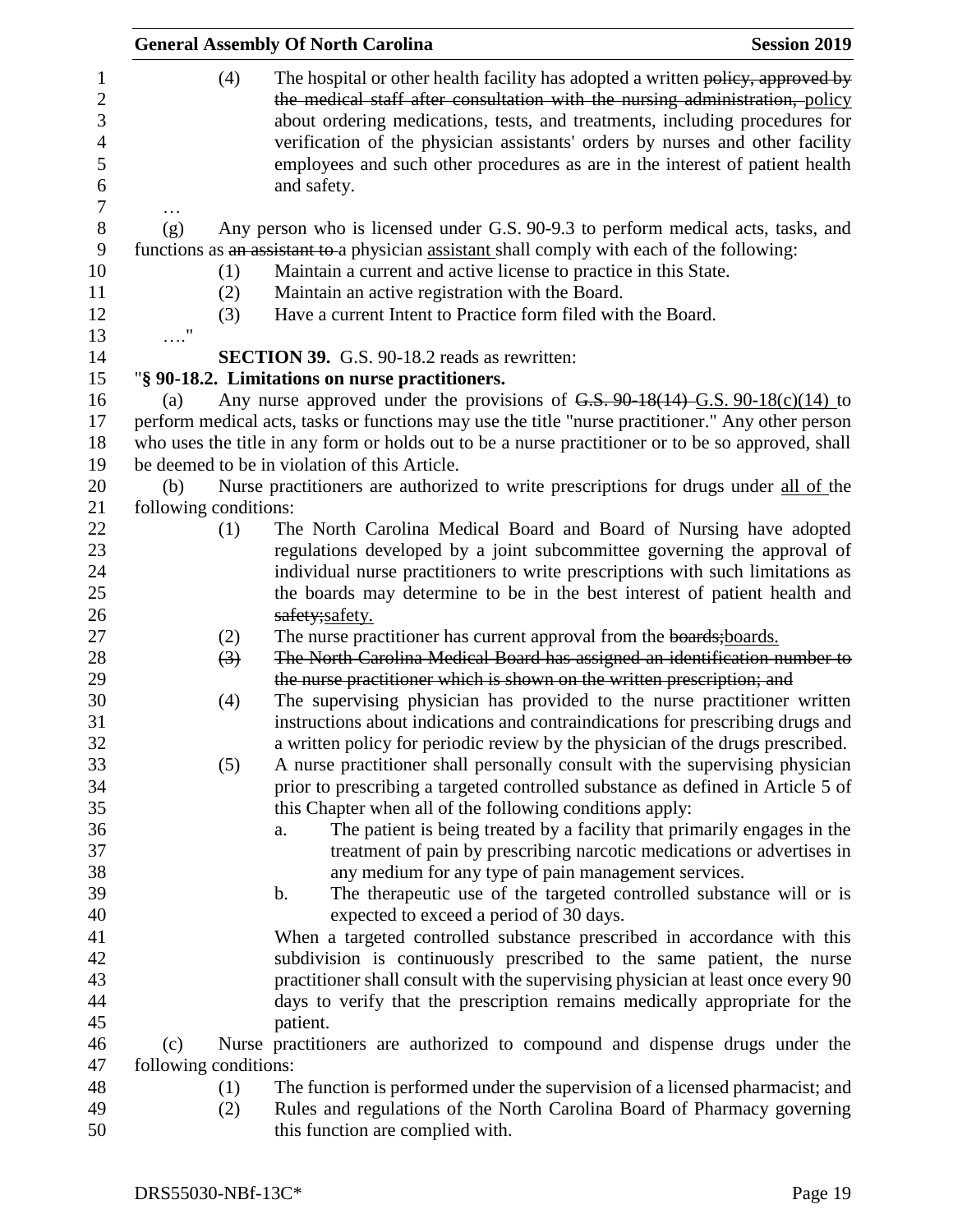|               |             | <b>General Assembly Of North Carolina</b>                                                                                                                                                                                                                                                                                                 | <b>Session 2019</b> |
|---------------|-------------|-------------------------------------------------------------------------------------------------------------------------------------------------------------------------------------------------------------------------------------------------------------------------------------------------------------------------------------------|---------------------|
| (d)           | (1)         | Nurse practitioners are authorized to order medications, tests and treatments in<br>hospitals, clinics, nursing homes and other health facilities under all of the following conditions:<br>The North Carolina Medical Board and Board of Nursing have adopted<br>regulations developed by a joint subcommittee governing the approval of |                     |
|               |             | individual nurse practitioners to order medications, tests and treatments with<br>such limitations as the boards may determine to be in the best interest of<br>patient health and safety; safety.                                                                                                                                        |                     |
|               | (2)<br>(3)  | The nurse practitioner has current approval from the boards; boards.<br>The supervising physician has provided to the nurse practitioner written                                                                                                                                                                                          |                     |
|               |             | instructions about ordering medications, tests and treatments, and when<br>appropriate, specific oral or written instructions for an individual patient, with<br>provision for review by the physician of the order within a reasonable time, as<br>determined by the Board, after the medication, test or treatment is ordered;          |                     |
|               | (4)         | andordered.<br>The hospital or other health facility has adopted a written policy, approved by                                                                                                                                                                                                                                            |                     |
|               |             | the medical staff after consultation with the nursing administration, about<br>ordering medications, tests and treatments, including procedures for                                                                                                                                                                                       |                     |
|               |             | verification of the nurse practitioners' orders by nurses and other facility<br>employees and such other procedures as are in the interest of patient health                                                                                                                                                                              |                     |
|               |             | and safety.                                                                                                                                                                                                                                                                                                                               |                     |
|               |             | <b>SECTION 40.</b> G.S. 90-18.3 reads as rewritten:                                                                                                                                                                                                                                                                                       |                     |
|               |             | "§ 90-18.3. Physical Medical or physical examination by nurse practitioners and physician                                                                                                                                                                                                                                                 |                     |
|               | assistants. |                                                                                                                                                                                                                                                                                                                                           |                     |
| (a)           |             | Whenever a statute or State agency rule requires that a medical or physical                                                                                                                                                                                                                                                               |                     |
|               |             | examination shall be conducted by a physician, the examination may be conducted and the form                                                                                                                                                                                                                                              |                     |
|               |             | signed by a nurse practitioner or a physician's physician assistant, and a physician need not be                                                                                                                                                                                                                                          |                     |
|               |             | present. Nothing in this section shall otherwise change the scope of practice of a nurse<br>practitioner or a physician's physician assistant, as defined by G.S. 90-18.1 and G.S. 90-18.2,                                                                                                                                               |                     |
| respectively. |             |                                                                                                                                                                                                                                                                                                                                           |                     |
| .             |             |                                                                                                                                                                                                                                                                                                                                           |                     |
|               |             | <b>SECTION 41.</b> G.S. 90-18.7 is repealed.                                                                                                                                                                                                                                                                                              |                     |
|               |             | PART II. PROFESSIONAL CORPORATION ACT.                                                                                                                                                                                                                                                                                                    |                     |
|               |             | <b>SECTION 42.</b> G.S. 55B-14(c) reads as rewritten:                                                                                                                                                                                                                                                                                     |                     |
| " $(c)$       |             | A professional corporation may also be formed by and between or among:                                                                                                                                                                                                                                                                    |                     |
|               | .           |                                                                                                                                                                                                                                                                                                                                           |                     |
|               | (6)         | A physician practicing anesthesiology and any combination of a physician                                                                                                                                                                                                                                                                  |                     |
|               |             | assistant, an anesthesiology assistant, or a certified nurse anesthetist to render<br>anesthesia and related medical services that the respective stockholders are                                                                                                                                                                        |                     |
|               |             | licensed, certified, or otherwise approved to provide.                                                                                                                                                                                                                                                                                    |                     |
|               | $\ldots$ "  |                                                                                                                                                                                                                                                                                                                                           |                     |
|               |             |                                                                                                                                                                                                                                                                                                                                           |                     |
|               |             | PART III. EMERGENCY MEDICAL SERVICES ACT.                                                                                                                                                                                                                                                                                                 |                     |
|               |             | <b>SECTION 43.</b> G.S. 143-519(b) reads as rewritten:                                                                                                                                                                                                                                                                                    |                     |
| " $(b)$       |             | The Emergency Medical Services Disciplinary Committee shall consist of seven                                                                                                                                                                                                                                                              |                     |
|               |             | members appointed by the Secretary of the Department of Health and Human Services to serve                                                                                                                                                                                                                                                |                     |
|               |             | four-year terms. Two of the members shall be currently practicing local EMS physician medical                                                                                                                                                                                                                                             |                     |
|               |             | directors. One member each shall be a current or former physician member of the North Carolina                                                                                                                                                                                                                                            |                     |
|               |             | Medical Board, a current EMS administrator, a current EMS educator, and two currently                                                                                                                                                                                                                                                     |                     |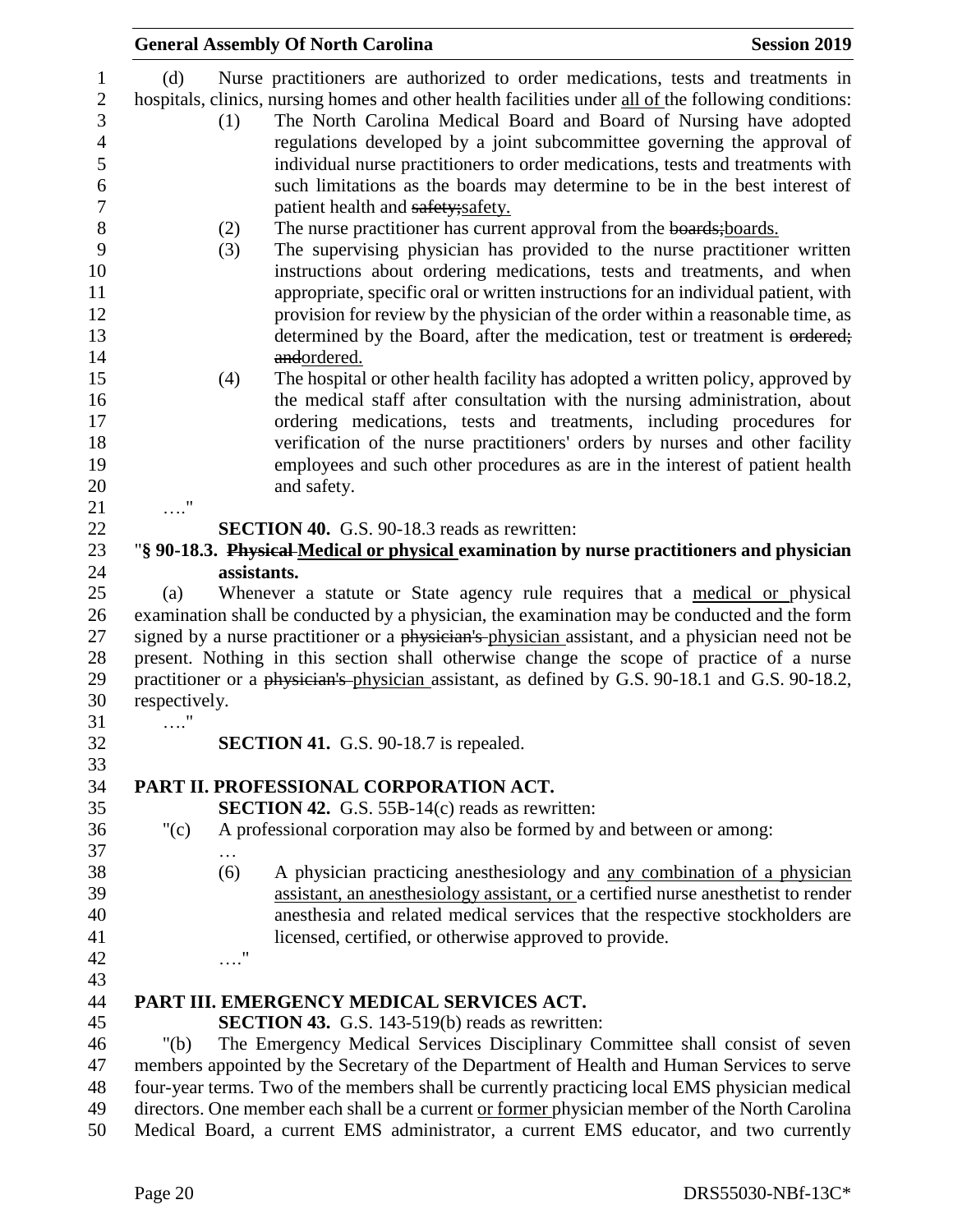practicing and credentialed EMS personnel, one of whom shall be an emergency medical technician-paramedic."

#### **PART IV. COMPETENCY OF WITNESSES.**

**SECTION 44.** G.S. 8-53 reads as rewritten:

"**§ 8-53. Communications between physician health care provider and patient.**

7 No person, duly authorized to practice physic or surgery, under Article 1 of Chapter 90 of the General Statutes, shall be required to disclose any information which he may have acquired in attending a patient in a professional character, and which information was necessary to enable him to prescribe for such patient as a physician, or to do any act for him as a surgeon, and no such information shall be considered public records under G.S. 132-1. Confidential information obtained in medical records shall be furnished only on the authorization of the patient, or if deceased, the executor, administrator, or, in the case of unadministered estates, the next of kin. Any resident or presiding judge in the district, either at the trial or prior thereto, or the Industrial Commission pursuant to law may, subject to G.S. 8-53.6, compel disclosure if in his opinion disclosure is necessary to a proper administration of justice. If the case is in district court the judge shall be a district court judge, and if the case is in superior court the judge shall be a superior court judge."

### **PART V. MEDICAL RECORDS.**

**SECTION 45.** G.S. 90-411 reads as rewritten:

### "**§ 90-411. Record copy fee.**

 A health care provider may charge a reasonable fee to cover the costs incurred in searching, handling, copying, and mailing medical records to the patient or the patient's designated 25 representative. The maximum fee for each request shall be seventy-five cents (75 $\varphi$ ) per page for 26 the first 25 pages, fifty cents (50 $\varphi$ ) per page for pages 26 through 100, and twenty-five cents (25¢) for each page in excess of 100 pages, provided that the health care provider may impose a minimum fee of up to ten dollars (\$10.00), inclusive of copying costs. If requested by the patient or the patient's designated representative, nothing herein shall limit a reasonable professional fee charged by a physician for the review and preparation of a narrative summary of the patient's medical record. This section shall only apply with respect to liability claims for personal injury, and claims for social security disability, except that charges for medical records and reports related to claims under Article 1 of Chapter 97 of the General Statutes shall be governed by the fees established by the North Carolina Industrial Commission pursuant to G.S. 97-26.1. This section shall not apply to Department of Health and Human Services Disability Determination Services requests for copies of medical records made on behalf of an applicant for Social Security or Supplemental Security Income disability."

# **PART VI. RAPE AND OTHER SEX OFFENSES.**

 **SECTION 46.(a)** Article 7B of Chapter 14 of the General Statutes is amended by adding a new section to read:

|  | 42 "§ 14-27.33A. Sexual contact or penetration under pretext of medical treatment. |  |
|--|------------------------------------------------------------------------------------|--|
|  |                                                                                    |  |

| 43 | (a) |      | Definitions. – The following definitions apply in this section:                   |
|----|-----|------|-----------------------------------------------------------------------------------|
| 44 |     |      | Incapacitated. $- A$ patient's incapability of appraising the nature of a medical |
| 45 |     |      | treatment, either because the patient is unconscious or under the influence of    |
| 46 |     |      | an impairing substance, including but not limited to, alcohol, anesthetics,       |
| 47 |     |      | controlled substances listed under Chapter 90 of the General Statutes, or any     |
| 48 |     |      | other drug or psychoactive substance capable of impairing a person's physical     |
| 49 |     |      | or mental faculties.                                                              |
| 50 |     | 79 \ | Medical treatment Includes an examination or a procedure                          |

50 (2) Medical treatment. – Includes an examination or a procedure.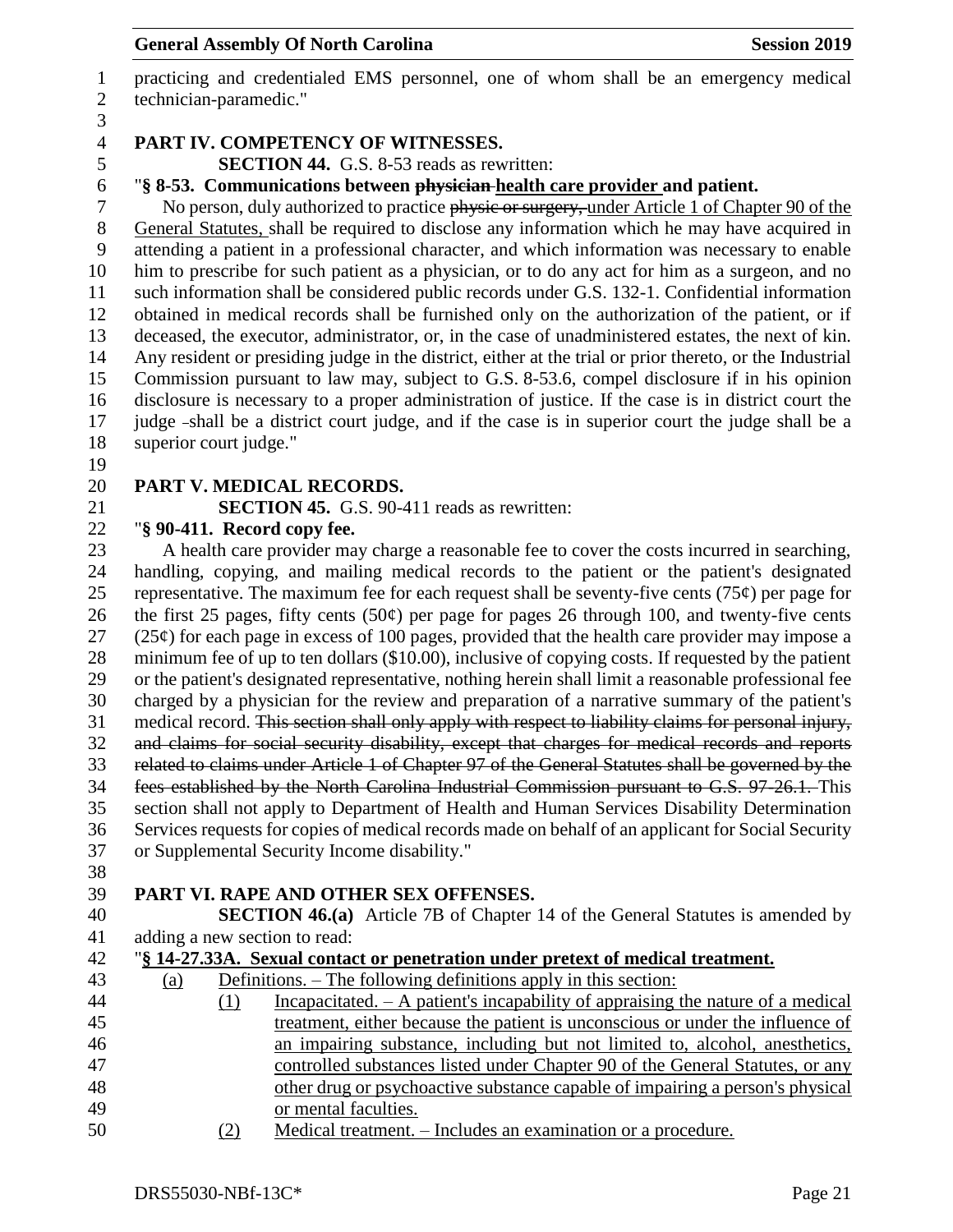|            |            | <b>General Assembly Of North Carolina</b>                                                              | <b>Session 2019</b> |
|------------|------------|--------------------------------------------------------------------------------------------------------|---------------------|
|            | (3)        | Patient. $- A$ person who has undergone or is seeking to undergo medical                               |                     |
|            |            | treatment.                                                                                             |                     |
|            | (4)        | <u>Sexual contact. – The intentional touching of a person's intimate parts or the</u>                  |                     |
|            |            | intentional touching of the clothing covering the immediate area of the                                |                     |
|            |            | person's intimate parts, if that intentional touching can reasonably be                                |                     |
|            |            | construed as being for the purpose of sexual arousal or gratification, done for                        |                     |
|            |            | a sexual purpose, or done in a sexual manner.                                                          |                     |
|            | <u>(5)</u> | Sexual penetration. – Sexual intercourse, cunnilingus, fellatio, anal                                  |                     |
|            |            | intercourse, or any other intrusion, however slight, of any part of a person's                         |                     |
|            |            | body or of any object into the genital or anal openings of another person's                            |                     |
|            |            | body, regardless of whether semen is emitted, if that intrusion can reasonably                         |                     |
|            |            | be construed as being for the purpose of sexual arousal or gratification, done                         |                     |
|            |            | for a sexual purpose, or done in a sexual manner.                                                      |                     |
| (b)        |            | Offense; Penalty. – Unless the conduct is covered under some other provision of law                    |                     |
|            |            | providing greater punishment, a person who undertakes medical treatment of a patient is guilty         |                     |
|            |            | of a Class C felony if the person does either of the following in the course of that medical           |                     |
| treatment: |            |                                                                                                        |                     |
|            | (1)        | Represents to the patient that sexual contact between the person and the                               |                     |
|            |            | patient is necessary or will be beneficial to the patient's health and induces the                     |                     |
|            |            | patient to engage in sexual contact with the person by means of the                                    |                     |
|            |            | representation.                                                                                        |                     |
|            | (2)        | Represents to the patient that sexual penetration between the person and the                           |                     |
|            |            | patient is necessary or will be beneficial to the patient's health and who                             |                     |
|            |            | induces the patient to engage in sexual penetration with the person by means                           |                     |
|            |            | of the representation.                                                                                 |                     |
|            | (3)        | Engages in sexual contact with the patient while the patient is incapacitated.                         |                     |
|            | (4)        | Engages in sexual penetration with the patient while the patient is<br>incapacitated.                  |                     |
|            |            | This section does not prohibit a person from being charged with, convicted of, or                      |                     |
| (c)        |            | punished for any other violation of law that is committed by that person while violating this          |                     |
| section.   |            |                                                                                                        |                     |
| (d)        |            | The court may order a term of imprisonment imposed for a violation of this section                     |                     |
|            |            | to be served consecutively to a term of imprisonment imposed for any other crime, including any        |                     |
|            |            | other violation of law arising out of the same transaction as the violation of this section."          |                     |
|            |            | <b>SECTION 46.(b)</b> This section becomes effective December 1, 2019, and applies to                  |                     |
|            |            | offenses committed on or after that date.                                                              |                     |
|            |            |                                                                                                        |                     |
|            |            | PART VII. DEATH CERTIFICATES.                                                                          |                     |
|            |            | <b>SECTION 47.</b> G.S. 130A-115 reads as rewritten:                                                   |                     |
|            |            | "§ 130A-115. Death registration.                                                                       |                     |
|            |            |                                                                                                        |                     |
| (c)        |            | The medical certification shall be completed and signed by the physician in charge                     |                     |
|            |            | of the patient's care for the illness or condition which resulted in death, except when the death      |                     |
|            |            | falls within the circumstances described in G.S. 130A-383. In the absence of the physician or          |                     |
|            |            | with the physician's approval, the certificate may be completed and signed by an associate             |                     |
|            |            | physician, a physician assistant in a manner consistent with G.S. 90-18.1(e1), a nurse practitioner    |                     |
|            |            | in a manner consistent with G.S. $90-18.2(e1)$ , the chief medical officer of the hospital or facility |                     |
|            |            | in which the death occurred or a physician who performed an autopsy upon the decedent under            |                     |
|            |            | the following circumstances: the individual has access to the medical history of the deceased; the     |                     |
|            |            | individual has viewed the deceased at or after death; and the death is due to natural causes. In the   |                     |
|            |            | absence of a treating physician, physician assistant, or nurse practitioner in charge of the patient's |                     |